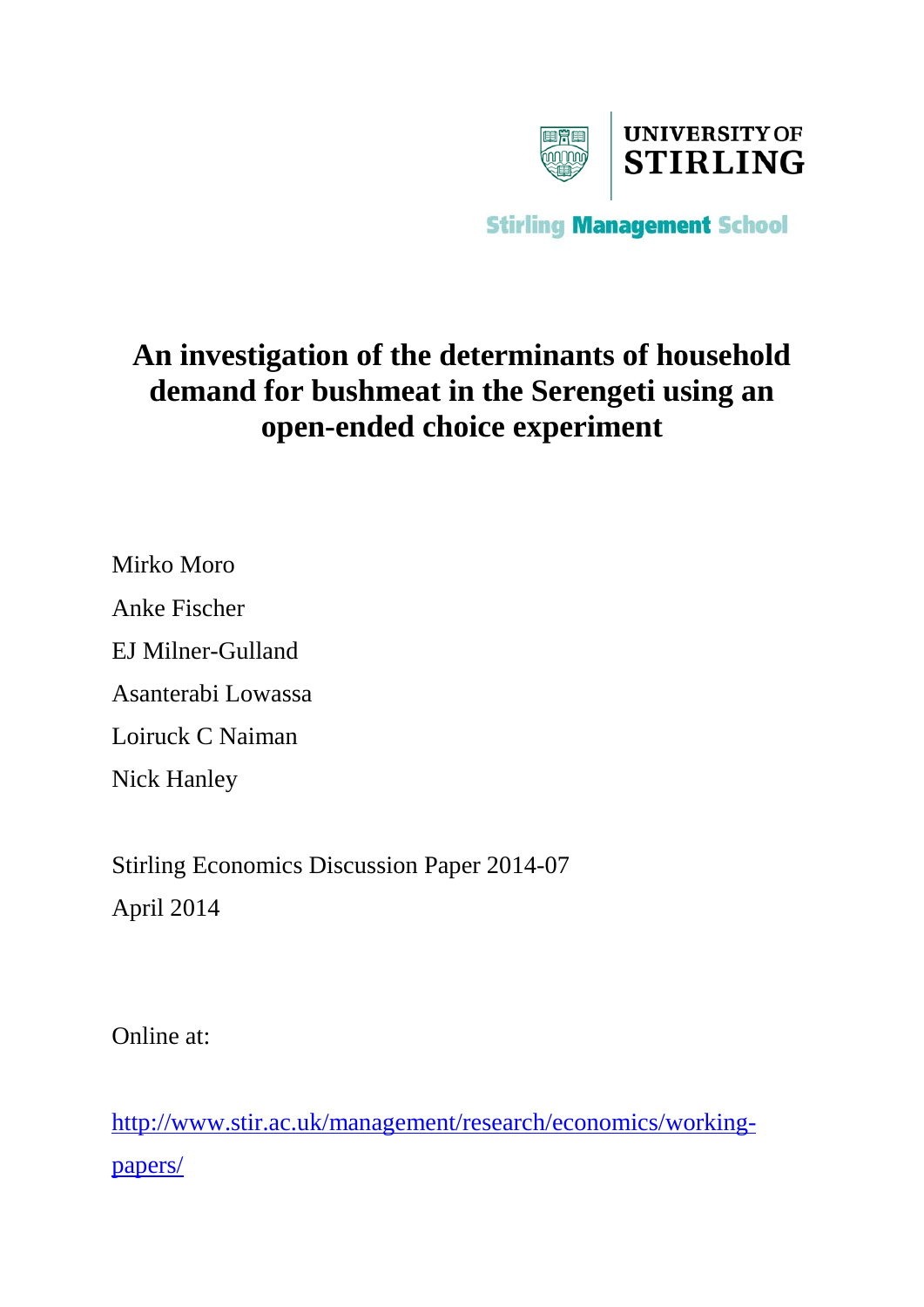## **An investigation of the determinants of household demand for bushmeat in the Serengeti using an open-ended choice experiment**

Mirko Moro $^{1, 2}$ , Anke Fischer $^{3, 6}$ , E.J.Milner-Gulland<sup>4</sup>, Asanterabi Lowassa<sup>5</sup>, Loiruck C. Naiman $^6$ 

and Nick Hanley $1, *$ 

- 1. Economics Division, University of Stirling, Scotland, UK
- 2. Economic and Social Research Institute, Dublin, Ireland
- 3. Social, Economic and Geographical Sciences Group, James Hutton Institute, Craigiebuckler, Aberdeen, Scotland, UK
- 4. Department of Life Sciences, Silwood Park Campus, Imperial College London, UK
- 5. Tanzania Wildlife Research Institute, Arusha, Tanzania.
- 6. Frankfurt Zoological Society, Tanzania

## \*corresponding author

Postal address: Economics Division, University of Stirling, Stirling FK9 4LA, Scotland, UK

Email: [n.d.hanley@stir.ac.uk](mailto:n.d.hanley@stir.ac.uk)

Telephone: +44 1786 466410

March 2014

### *ACKNOWLEDGEMENTS*

<span id="page-1-0"></span>*The authors would like to thank the enumerators for their help with data collection, all study participants, and Dennis Rentsch and Deborah Randall for their advice on the design of the survey. This paper originates in a research project "Hunting for Sustainability" supported by the European Commission under the 7th Framework Programme for Research and Technological Development. EJMG's involvement is a contribution to Imperial College's Grand Challenges in Ecosystems and the Environment initiative.*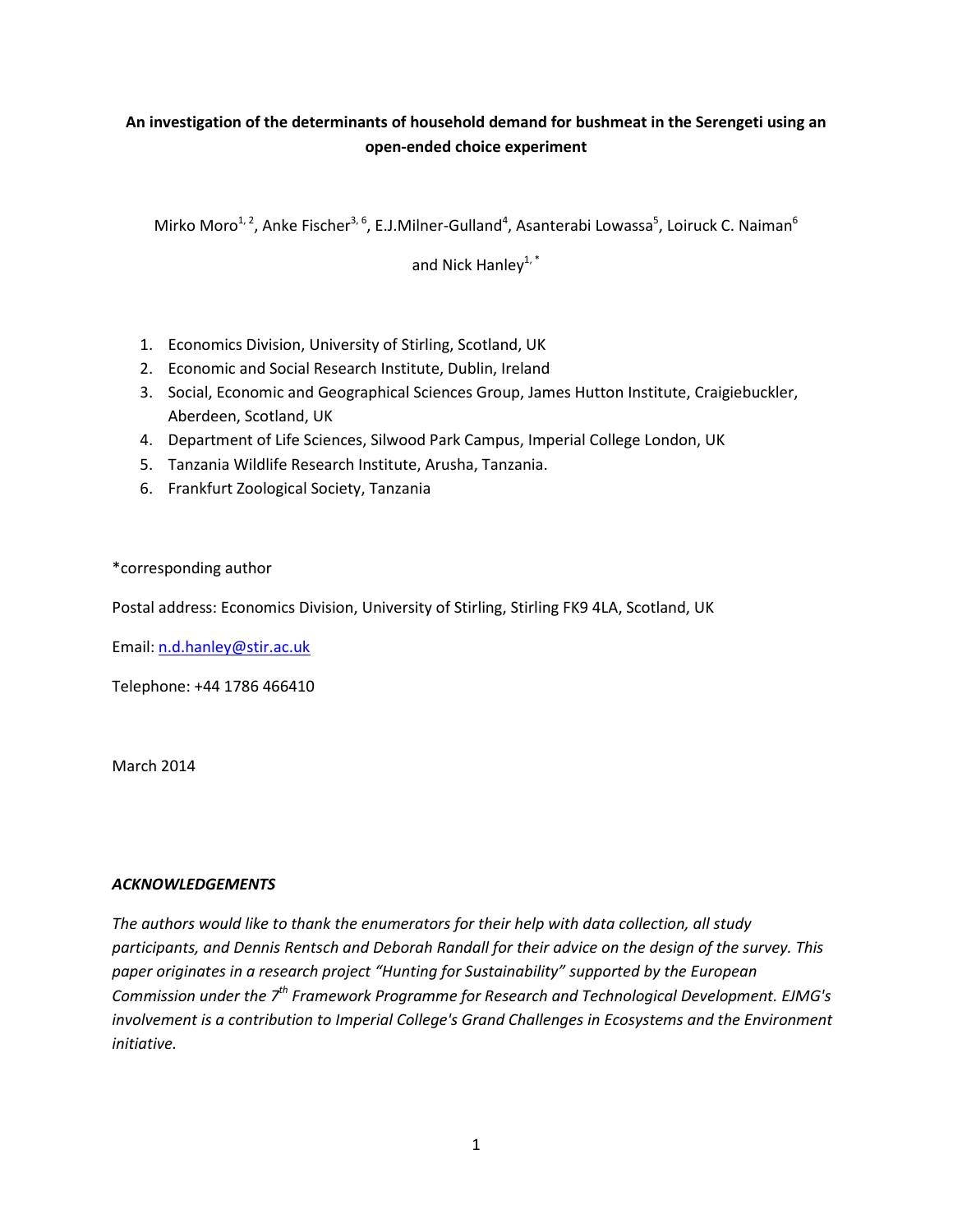## **Abstract**

Illegal hunting for bushmeat is regarded as an important cause of biodiversity decline in Africa. We use a stated preferences method to obtain information on determinants of demand for bushmeat in villages around the Serengeti National Park, Tanzania. We estimate the effects of changes in the own price of bushmeat and in the prices of two substitute protein sources – fish and chicken. Promoting the availability of protein substitutes at lower prices would be effective at reducing pressures on wildlife. Supply-side measures that raise the price of bushmeat would also be effective.

**Keywords:** conservation, illegal bushmeat, stated preferences, open-ended choice experiments, price elasticity of demand, alternative protein sources, Tanzania.

*JEL codes: Q51, Q57*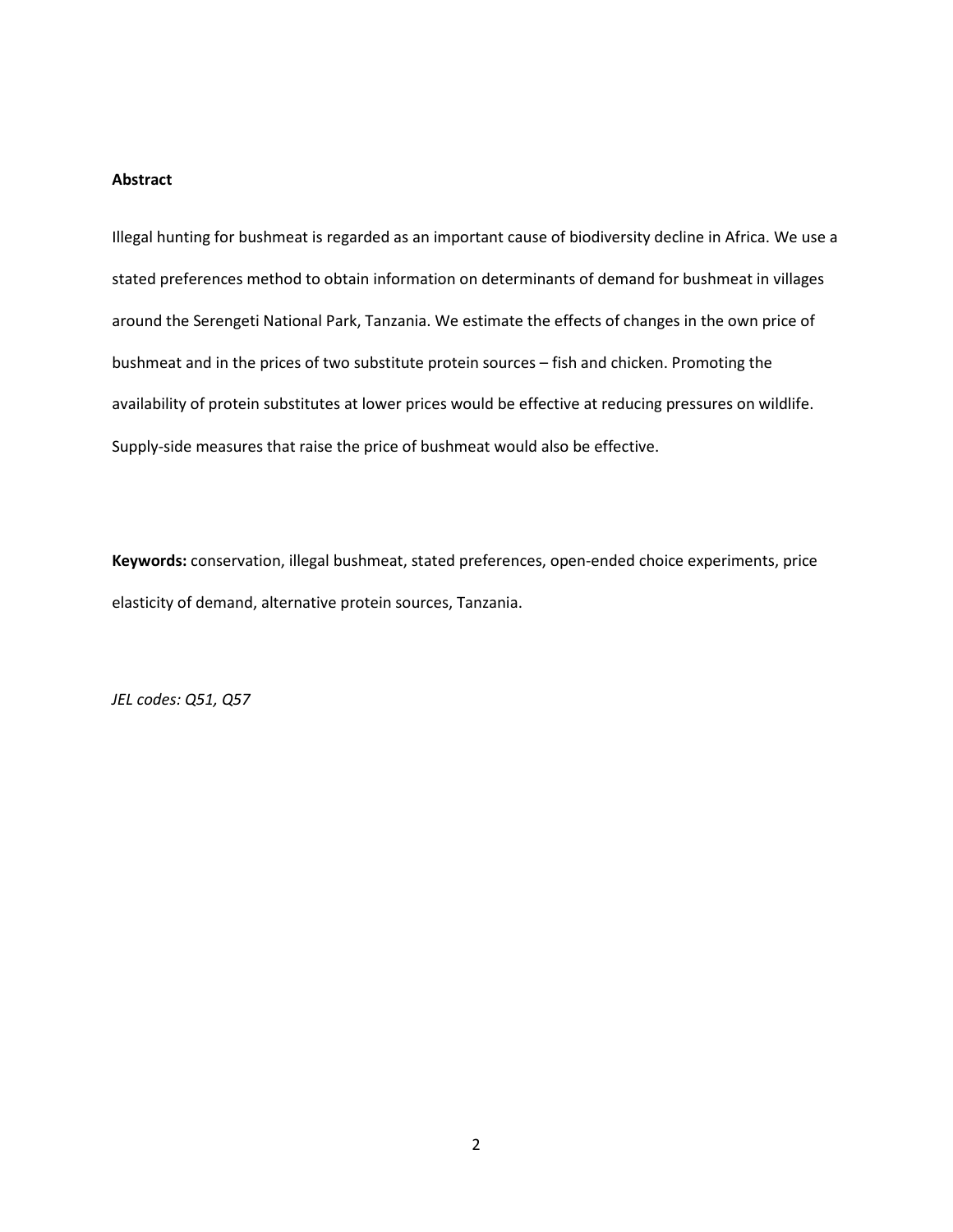#### **1. Introduction**

Hunting of wildlife for food is believed to be a key driver of serious population declines and local species extinctions in many parts of the world (Bennett et al. 2007, Davies & Brown 2007). In this paper, we make use of a stated preference method to investigate the effects of changes in the price of bushmeat and of protein substitutes on the demand for bushmeat by local people around the Serengeti National Park, Tanzania. In particular, we are interested in the relative effects of policies which decrease the prices of two potential substitute protein sources, namely chicken and fish. Using a stated preference approach, we estimate own-price and cross-price elasticities of demand for bushmeat, and show how these elasticities vary across socio-economic and cultural groups. This kind of information would assist the targeting of demand-side initiatives such as the provision of substitute protein sources to reduce pressure on threatened wildlife populations. We argue that the use of stated preference data has significant advantages in this context over revealed preference data such as consumer purchases.

In what follows, Section 2 reviews the existing literature on measuring the demand for bushmeat. Section 3 explains the use of a stated preference method to investigate demand in the context of this paper. Section 4 contains a description of the case study area and the experimental design. Results are reported in Section 5, and a Discussion and Conclusion follows in Section 6.

#### **2. Policy Context and Existing Literature**

Hunting of bushmeat is of particular concern in Africa, where populations of bushmeat species appear to be declining in many areas, both in savannahs (Lindsey et al. 2013) and in forests (Macdonald et al. 2012). Reductions in the availability of bushmeat adversely impact the food security of the rural poor in particular, as bushmeat makes up a disproportionately large fraction of their protein intake (Allebone-Webb 2009, Davies & Brown, 2007). Actions to improve the sustainability of bushmeat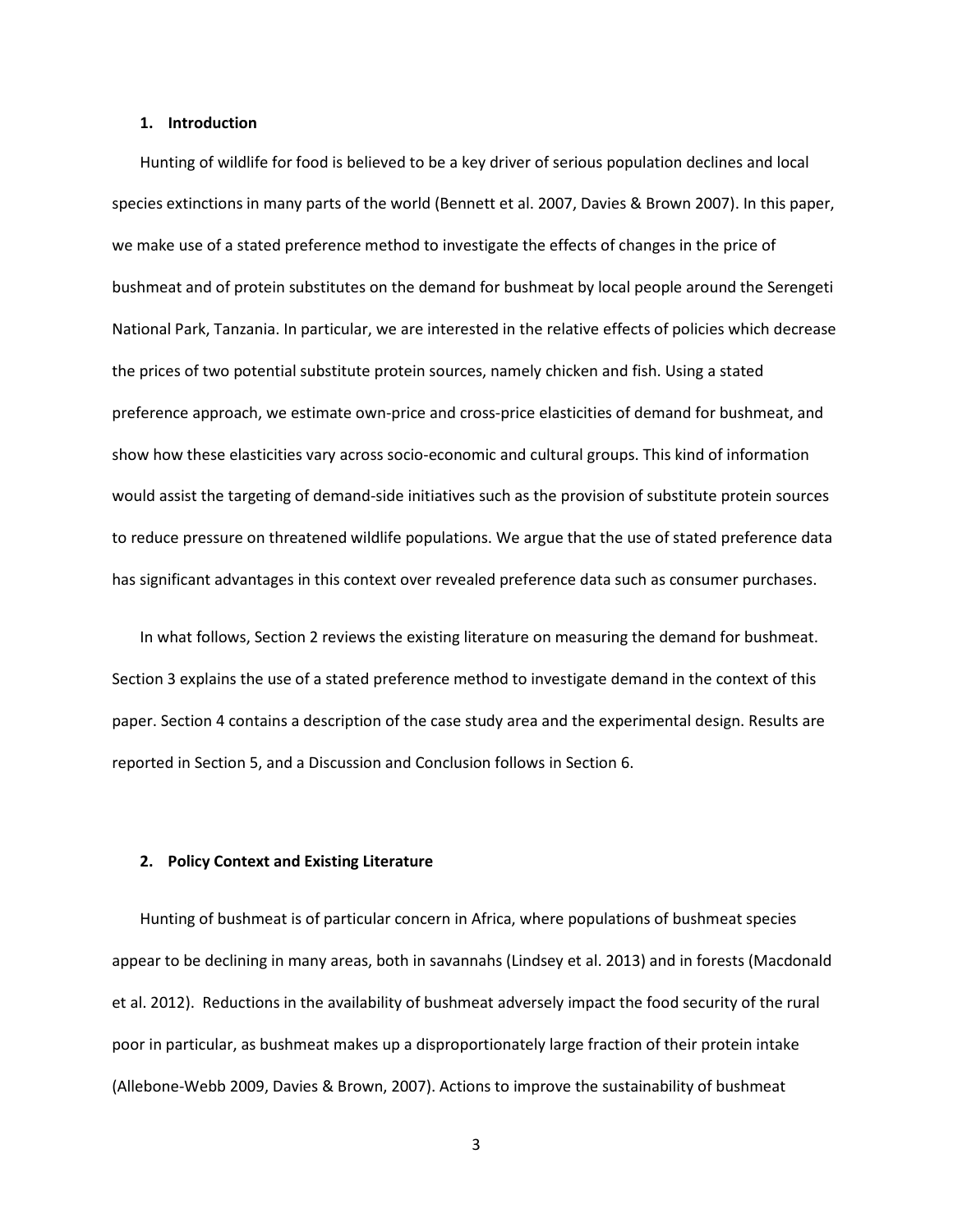hunting can target both supply, for example through providing alternative livelihoods for hunters (van Vliet 2011; Moro et al, 2013); or demand, through changing the purchasing habits of consumers (Rentsch and Damon, 2012). Among the many approaches that have been suggested to reduce demand for bushmeat is the provision of alternative protein sources that are potential substitutes in household diets (Wilkie et al, 2005). For example, in the Nouabalé-Ndoki concessions of Northern Congo, timber companies have provided domestic animal protein to timber camp inhabitants as part of a strategy for reducing bushmeat harvests in the vicinity (Poulsen et al. 2007). Similarly, in the Serengeti region of Tanzania, the provision of veterinary care to improve chicken health and productivity was initiated as an approach to reduce the illegal hunting of bushmeat in the National Park (Rentsch 2012). However, there is still very little evidence of the impact of these types of approach in terms of actual reductions in bushmeat consumption. Without such evidence, the quantitative effects of conservation policies aimed at reducing household demand for bushmeat are unknown.

Changes in the quantity of bushmeat bought in an urban market or consumed in rural areas depend on a number of factors which affect both the own price and cross-price elasticities of demand for bushmeat (the effect of changes in price of the good itself and price and quantity of appropriate substitutes on quantity of the good demanded). These factors include consumer tastes and habits, household income and ethnicity. The drivers of bushmeat consumption need to be understood if demand-focussed conservation interventions are to succeed in reducing pressures on wildlife populations. Furthermore, it is important to be able to predict the effects of externally-driven changes in the price or availability of substitutes like fish or domestic livestock, so as to act proactively in the face of changes in substitute prices. For example, the price of marine fish in Ghana varied considerably over the period 1965-1998, as a function of catches, in turn determined by stock sizes and fishing effort (Brashares et al. 2004). Years of low supply (and thus high prices) coincided with periods of increased demand for bushmeat species, as consumers switched to cheaper bushmeat as a protein source, and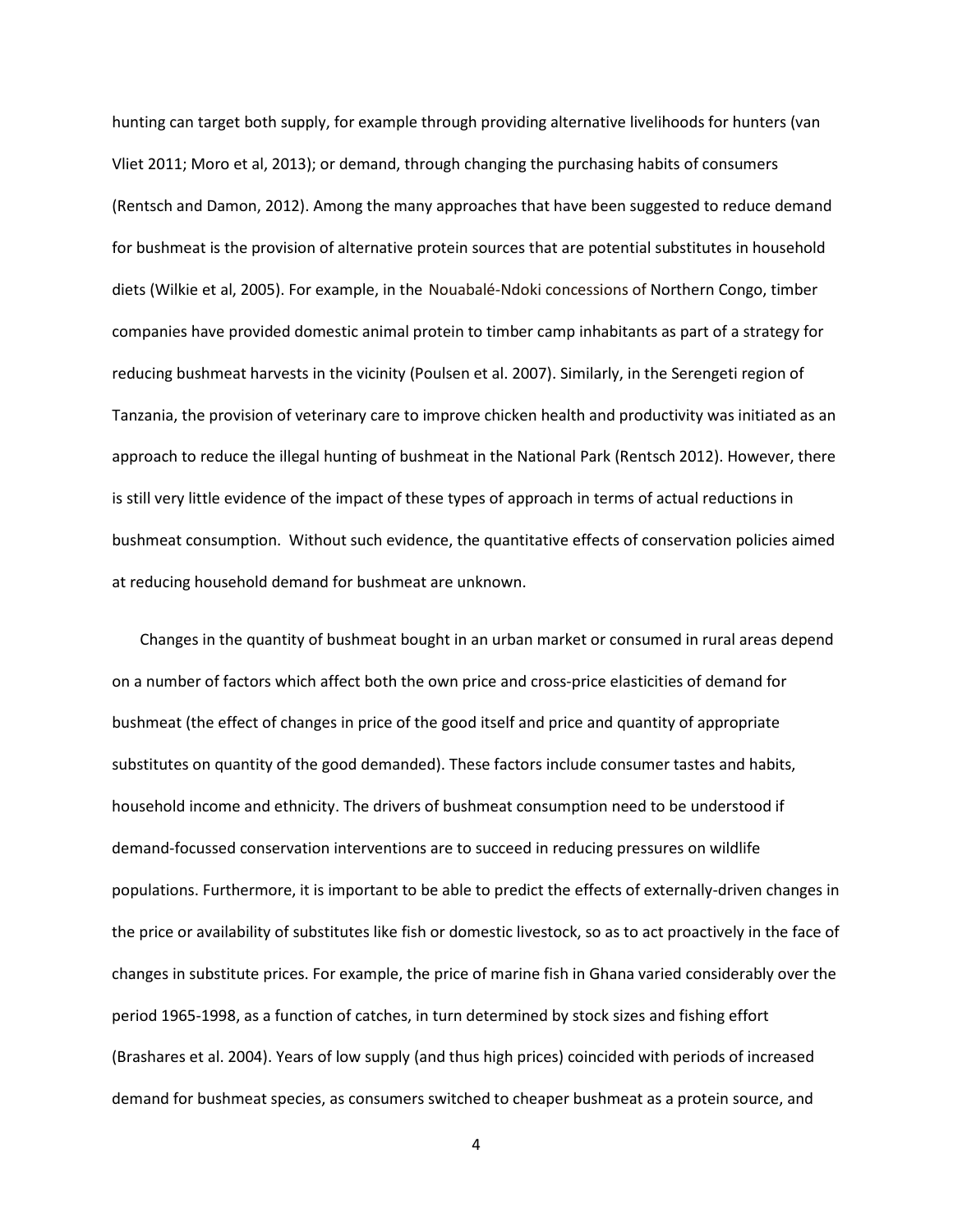away from more expensive fish. A supply side effect also occurred, in that as demand for bushmeat increased, observed hunting effort (as measured by the number of hunters spotted by wildlife rangers in Ghana) increased. The outcome was an increased rate of population decline of bushmeat species in years with higher fish prices, with this effect being stronger in National Parks closer to the coast.

Evidence on the sign and magnitude of such elasticities of demand for bushmeat is to date rather limited. This is partly due to the difficulty of observing prices for an informal, often illegal good such as bushmeat in poor countries with low institutional capacity for regular monitoring. Long-term datasets on prices and quantities of bushmeat are rare, and those that include substitutes are non-existent (Crookes et al. 2005). The first study to estimate the cross-price elasticities of bushmeat and substitutes (Wilkie & Godoy, 2001) uses a dataset for 443 households in Bolivia, and found that bushmeat consumption did not respond to the price of some protein substitutes. However, they were only able to generate proxies for bushmeat prices (fish prices), casting some doubt on the interpretation of some of their elasticity estimates in the present context. Wilkie et al (2005) surveyed 1208 rural and urban households in Gabon and found a negative own-price elasticity of demand for bushmeat, with a statistically significant and positive cross-price elasticity between bushmeat consumption and fish as a protein substitute. However, there was no significant effect of chicken prices (another substitute protein source) on household bushmeat consumption. Brashares et al. (2011) found a negative effect of the ratio of bushmeat price to alternative protein prices on bushmeat consumption. Using detailed primary data on household consumption patterns for 131 households in the Serengeti, Rentsch and Damon (2013) found that beef, dried sardines and other fish all acted as substitutes for bushmeat in western Serengeti, Tanzania. They also found that increases in the price of bushmeat had "direct and large... effects on bushmeat consumption". These studies all used revealed preference data to estimate elasticities. However, stated preference techniques may be more appropriate for the study of bushmeat systems, as discussed in section 3.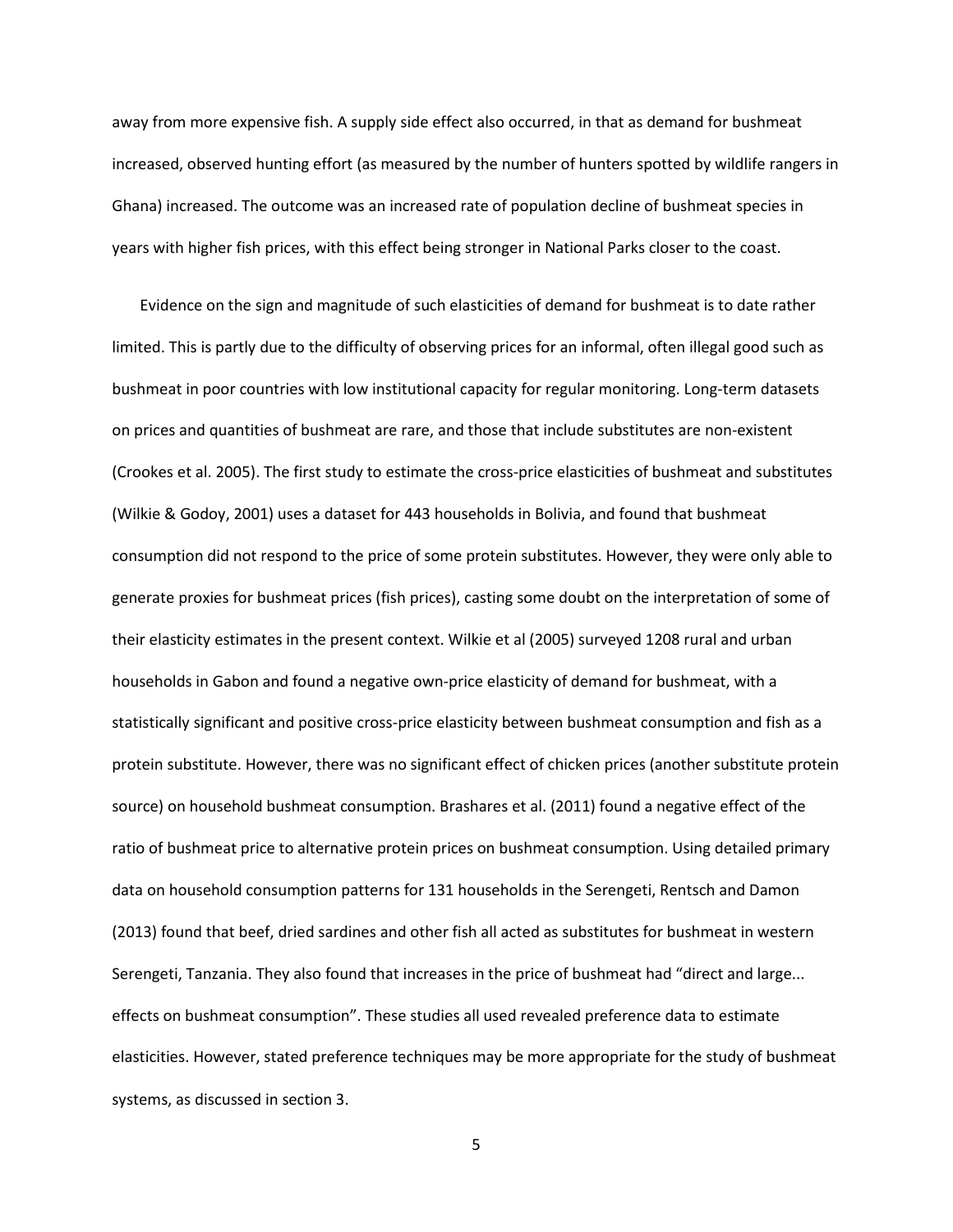A range of non-price factors which potentially influence consumption, alongside own prices and the price of substitutes, have been investigated in the empirical literature on bushmeat consumption. Among the main factors found to be important have been the following, which were used to inform the modelling exercise described in Section 5.

- Household income or wealth: Bushmeat consumption can be rising or falling with income, depending on whether rural or urban demands are considered. In rural areas, the evidence to date suggests that poor rural households are generally disproportionately reliant on bushmeat both for protein and income (e.g. Allebone-Webb 2009, Coad et al. 2010, Macdonald et al. 2012, Nielsen 2006), while in urban areas bushmeat is likely to be more of a luxury good for the rich (Wilkie et al, 2005, East et al. 2005). Wilkie et al (2005) found a non-linear effect of wealth on bushmeat consumption in Gabon, with small increases in the wealth of poorer households having bigger, positive effects on bushmeat consumption than equivalent increases in wealth for richer households. Rentsch and Damon (2013) show that in the western Serengeti, increasing income would lead to growing demand for bushmeat, as well as for other protein types. Brashares et al (2011) find a significant interaction effect between household wealth and the price of bushmeat relative to the prices of other protein sources.
- Consumer tastes: Very obviously, changes in consumer tastes will produce effects on demand for bushmeat. Understanding the link between bushmeat consumption and preferences is important, since if people would prefer to eat bushmeat but cannot at present afford it, then this has rather different implications over time compared with a situation of people eating bushmeat rather than a more preferred protein source because it is cheaper. Schenck et al (2006) carried out a taste test amongst 237 consumers in Gabon, Central Africa, which showed that in blind tests people were able to distinguish bushmeat (porcupine and blue duiker) from substitutes (chicken and beef). Only a minority of respondents in three locations (city, town,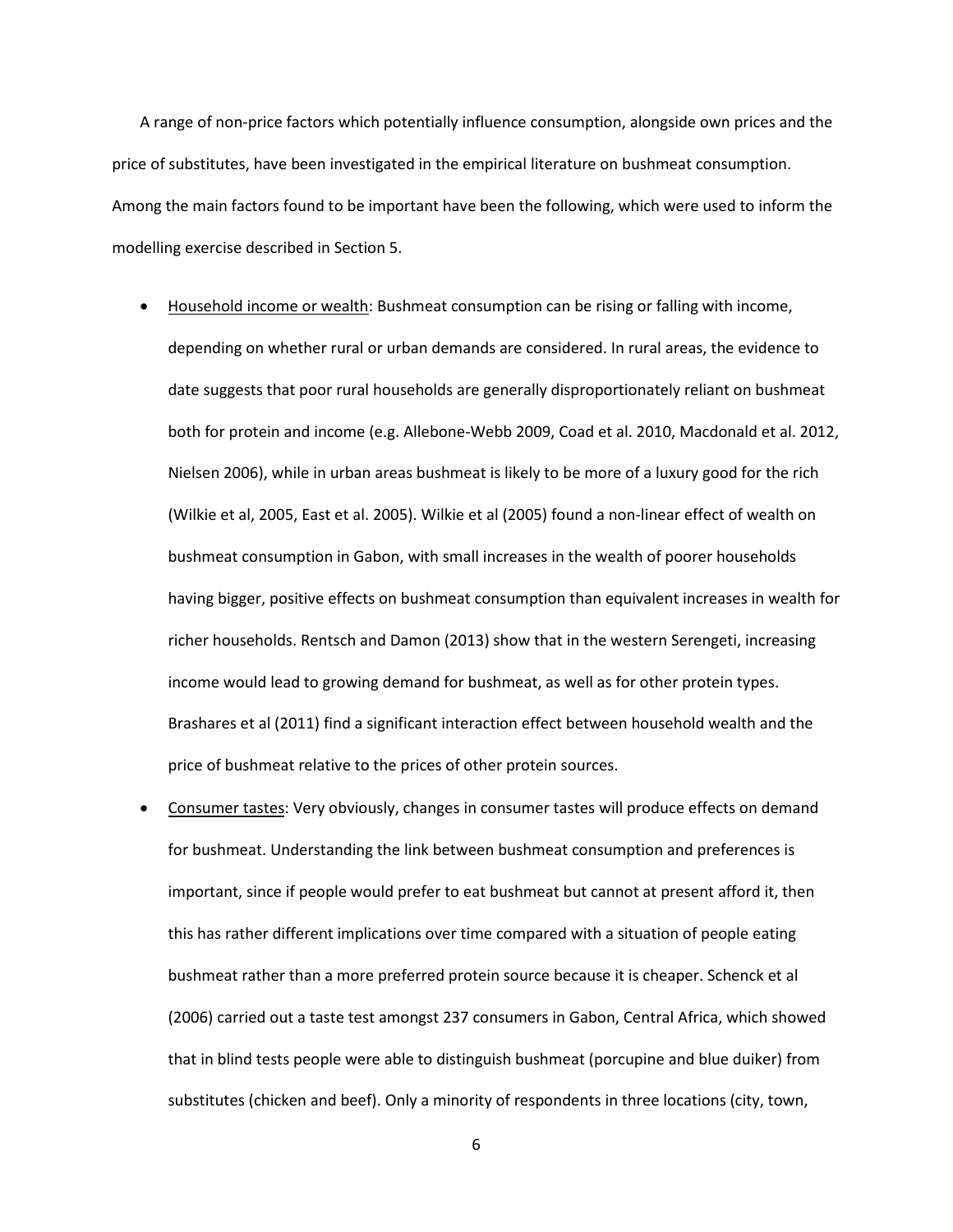village) preferred bushmeat over substitutes and also had clear preferences over which type of bushmeat they preferred, indicating that it would be possible to get consumers to substitute away from eating endangered species to more abundant ones. Taste preferences evolve, both as a function of availability of different foodstuffs and social changes. For example, East et al. (2005) found a mismatch between the wishes of urban consumers in Bata, Equatorial Guinea (for fresh bushmeat and fish) and what they could afford to buy (frozen fish and chicken). This is of concern because with the oil boom in Equatorial Guinea, the wealth of consumers in Bata is increasing, which may lead to a rapidly increasing trend in bushmeat consumption.

• Ethnicity: Cultural preferences for hunted meat may differ between ethnic groups. In the western Serengeti, qualitative studies into cultural aspects of bushmeat hunting suggest strong preferences for bushmeat over other meats and fish (Lowassa et al. 2012). Fa et al (2002) found clear cultural differences between two ethnic groups on Bioko island, Equatorial Guinea; the Fang, who are continental in origin, preferred a range of species including many not found on the island, and also had a wide range of meat taboos, while Bubi agriculturalists preferred species more often found in agricultural areas. In a study by Ndibalemma and Songorwa (2007) in western Serengeti, Ikoma tended to consume more meat, including more bushmeat, than Sukuma, followed by Kurya. Mfunda and Røskaft (2010) suggest that this might be due to the Ikoma's hunter-gatherer tradition, as opposed to the Sukuma's and Kurya's history as agropastoralists.

Following on from these insights, it is clear that there is a need to understand the sociodemographic factors underlying the demand for bushmeat, as well as the proximate, marginal, effects of changes in prices and quantities of bushmeat and substitute protein sources. In particular, differences in elasticities between demographic and socio-economic groups are vital to understanding the drivers of bushmeat consumption, and therefore for formulating robust and sustainable policy for management of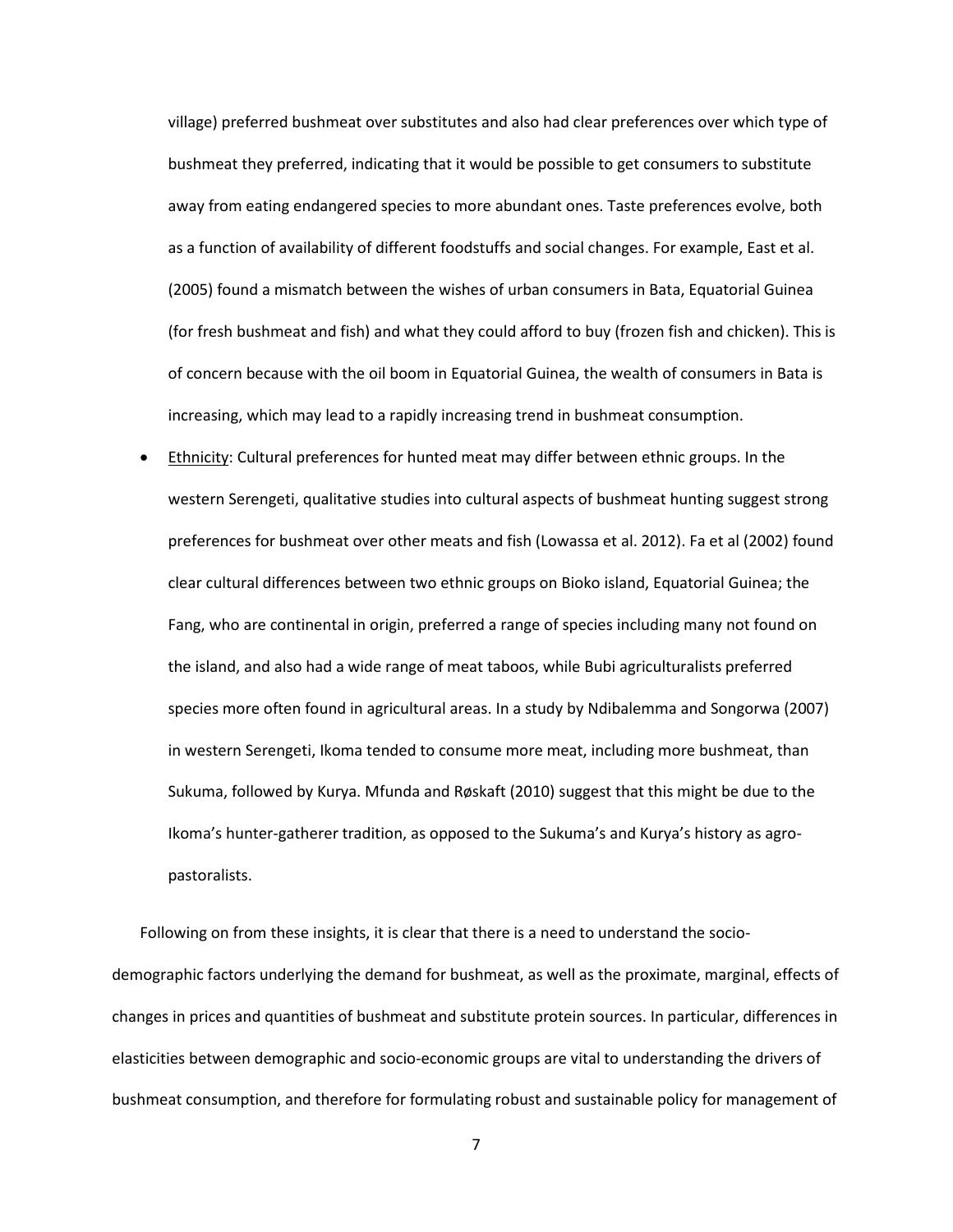bushmeat hunting. We make use of a stated preferences approach to estimate these demand elasticities, since this has some important advantages over alternative approaches, as explained below.

#### **3. Choice of Methodology**

In order to understand the likely responsiveness of consumer demand for bushmeat to price changes for substitute sources of protein such as chicken or fish, the need is for a method which reveals changes in demand for a wide range of price changes, whilst controlling for other influences on demand. Stated preference approaches have been widely used in a range of fields, including environmental economics, health economics and transport research since the 1970s. A stated preference approach (in which individuals state their choices for alternative hypothetical consumption options, rather than revealing their preferences through actual purchases) permits the analyst to consider intended behavioural responses to changes in attribute levels both across and beyond the range of current observations. This supports the design of interventions which aim to promote substantial changes in system dynamics.

Stated preference methods offer advantages over revealed preference methods in the context of our study. In summary, these are (i) much bushmeat hunting is illegal, so consumers have an incentive to under-report their actual purchases, so that market data may be unreliable or unobtainable; (ii) revealed preference data based on household consumption surveys can be subject to recall errors; (iii) the stated preference approach allows us to look at potential substitution opportunities which are not currently available to consumers; (iv) stated preference data are not confounded with seasonal variations in the populations of wildlife which is hunted for bushmeat (e.g. seasonal wildebeest migrations in the Serengeti; Thirgood et al. 2004). Our approach also allows us to investigate the variations in bushmeat demand across a wide set of household characteristics, which helps conservationists better to target their interventions and to predict the effects of interventions such as price and availability changes on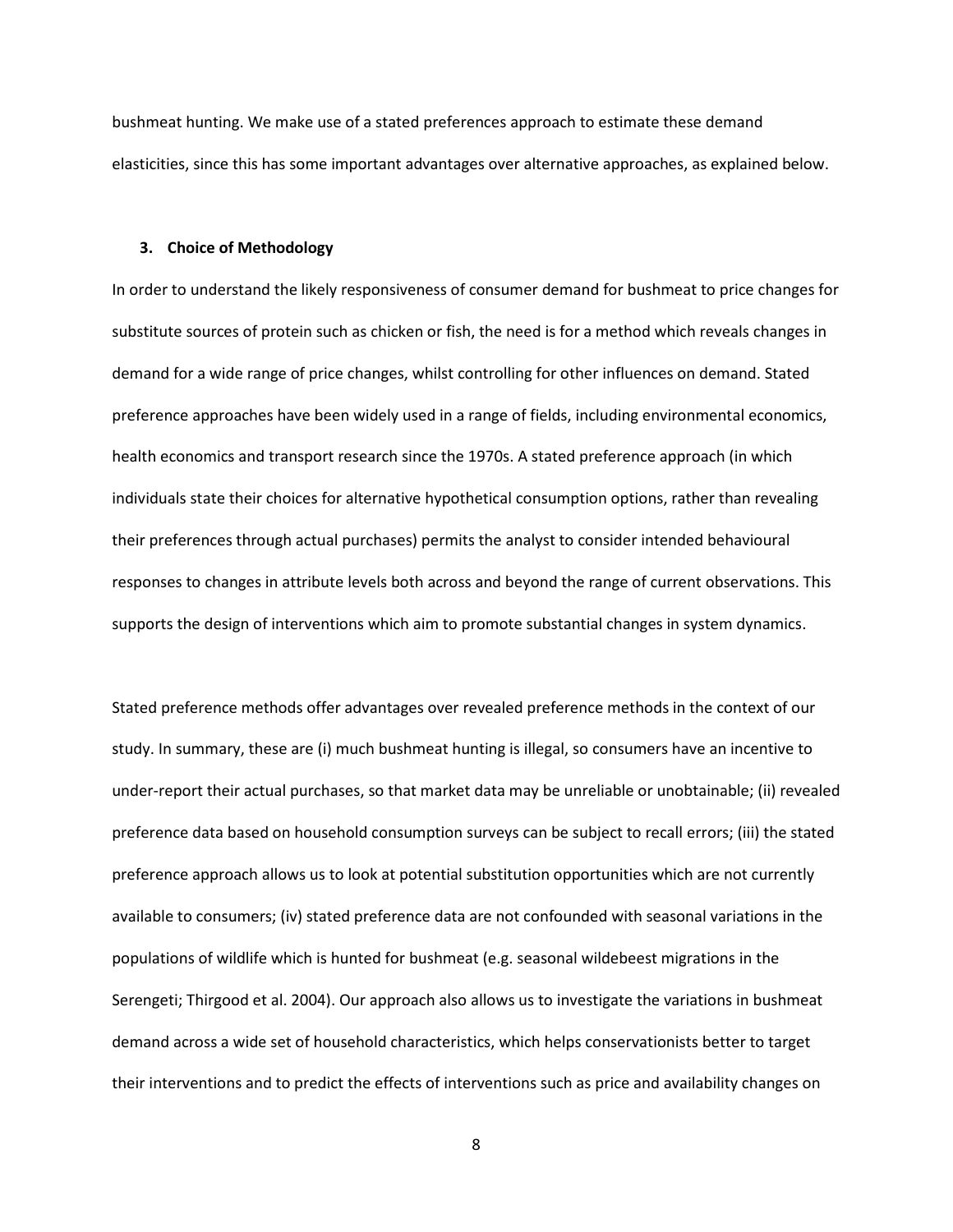vulnerable groups such as poor households. Our stated preference approach also avoids the endogeneity problem which complicates the use of market transactions data to identify the parameters of demand. Of course, problems also exist with stated preference methods, notably their lack of incentive compatibility - incentive to answer truthfully - except in very particular circumstances (Vossler et al, 2012) and the sensitivity of preference and value estimates to the information provided to respondents (Munro and Hanley, 2002). However, the advantages were judged to outweigh these disadvantages in the present context.

#### **4. Case study design.**

#### *Survey area and experimental design*

We carried out this study in the area west of the Serengeti National Park, which is important both for conservation and because it is home to a poor and growing rural population (Sinclair & Packer 2008). Hunting of bushmeat species carried out within the National Park is illegal, and hunting outside the Park is de facto illegal because it requires a permit which is rarely obtained. Despite this, hunting still occurs to a considerable degree (Nuno et al., 2013). Four features of the stated preference experimental design were crucial:

The first concerns the choice of substitute goods. In the western Serengeti, bushmeat is bought dried in informal markets in units of "pieces". Qualitative survey development work with households in the area suggested that a series of three-way choices between bushmeat, fish and chicken would be too hard for people to complete. Thus, choices were simplified to two-way choices between bushmeat and fish, or between bushmeat and chicken. We used two split sample treatments to evaluate consumer demand for this illegal good, one in which participants were offered pieces of dried bushmeat and "live adult healthy" chickens as substitutes for bushmeat at a range of prices ("chicken SP", from now on), and another in which participants were offered pieces of dried bushmeat and pieces of good quality dried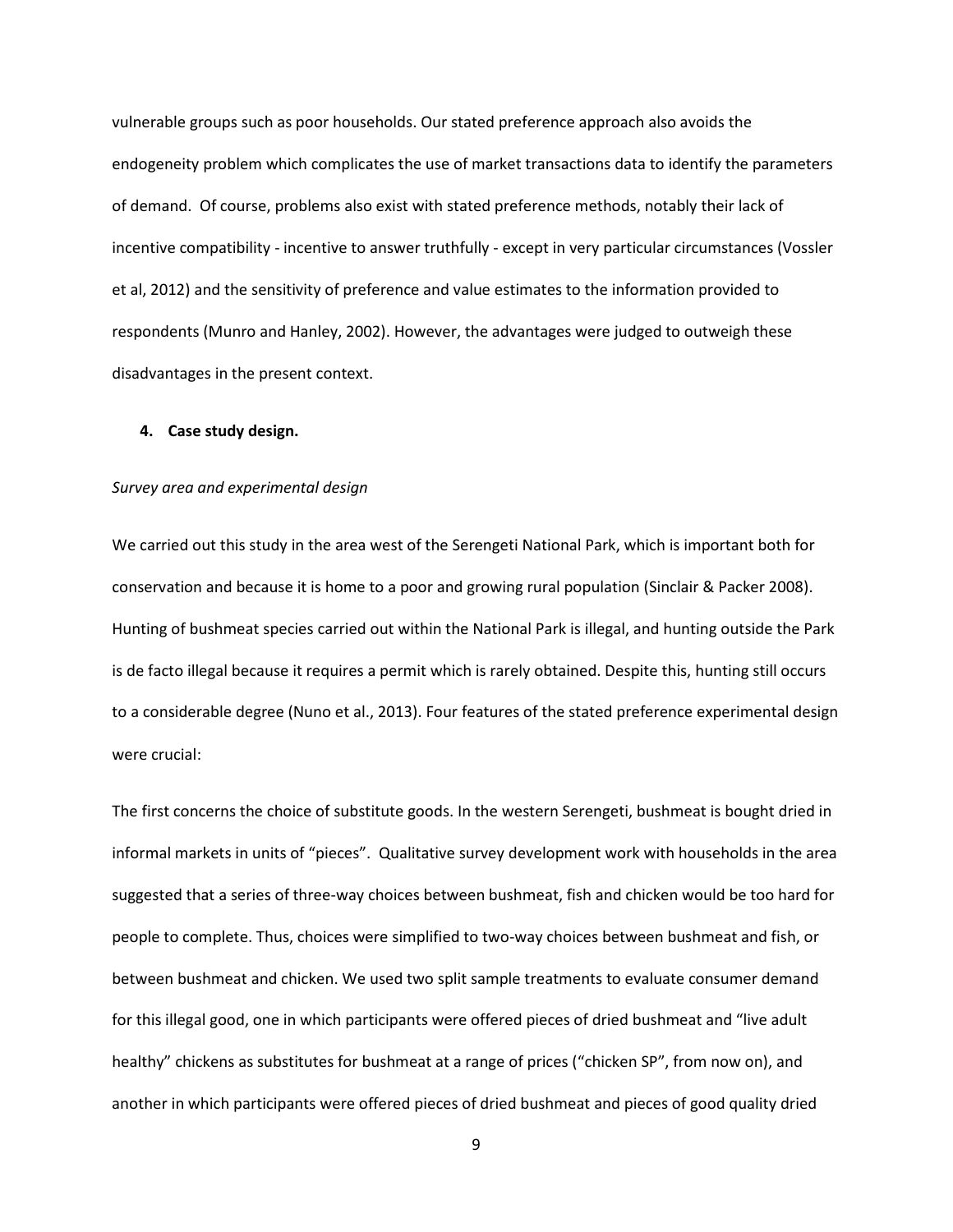fish ("fish SP" in the remainder). We used a piece of paper to show survey participants how big the "piece" of bushmeat or fish we were referring to was, choosing a size approximating the amount bought in a typical single purchase for an average household. Feedback from survey enumerators and responses from households to the survey showed that people understood well the hypothetical choices that they were being asked to make.

The second important design feature concerned price levels for bushmeat, fish and chicken. The range of prices used was based on the experience of enumerators in the study area. In each split sample treatment, every respondent was confronted with six choice situations and asked how many pieces of bushmeat and fish (or chicken) they would buy, given specified price levels. The price levels for 1 piece of bushmeat consisted of: TSh 500, TSh 1,500, TSh 3,000 and TSh 4,500; the price levels for 1 piece of good quality fish was TSh 1,000, TSh 3,000, TSh 5,000 and TSh 7,000; whilst a chicken had four price levels: Tsh 6,000; Tsh 9,000; Tsh 12,000 and Tsh 15,000 (at the time of writing, 1US\$ = 1636 Tsh).

The third crucial aspect regards the need to reduce possible hypothetical bias arising in such experiments. The questionnaire thus reminded participants to think about their budget constraints in deciding how much they would buy at any price, and that it was perfectly acceptable to state that they were not willing to buy any quantity at a given price. A "cheap talk" script was also used, reminding people that respondents often overstate their willingness to pay in stated preference studies (List et al,  $2006)^{1}$  $2006)^{1}$  $2006)^{1}$ .

The fourth feature of the design is how respondents state their preferences. We decided to adapt a standard choice experiment method to one where respondents are asked to state how many units of each good they would purchase at a range of prices, based on the study by Corrigan et al (2009).

<span id="page-10-0"></span> $\frac{1}{1}$  $1$  The text used was as follows: "Often, people respond to questions like this in a different way than they act in real life. It is quite common to find that people say they are willing to buy more than they are really willing to buy in real life. Please consider how much money you have. It is perfectly fine if you are not willing to buy anything."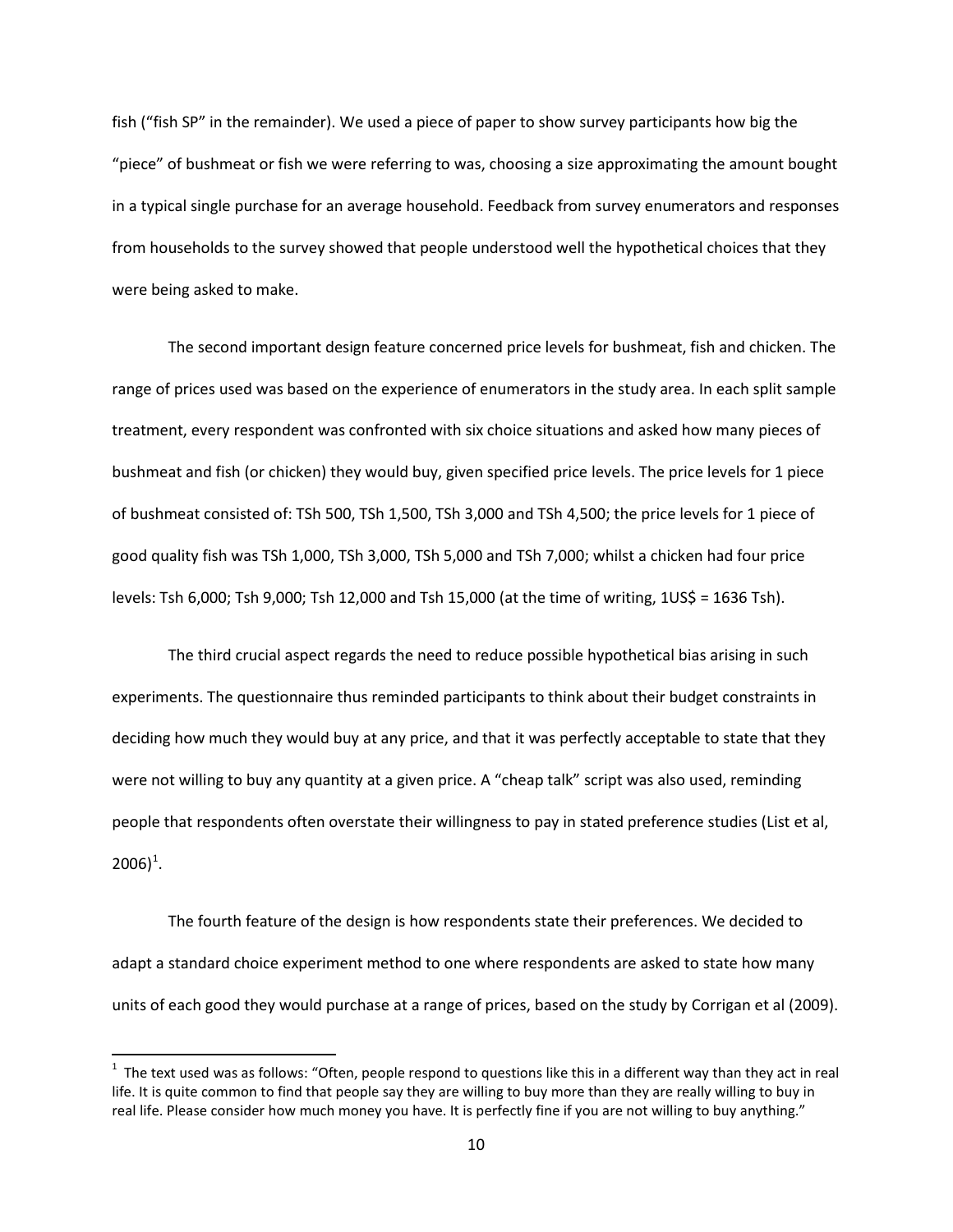This "open-ended choice experiment" mimics the consumption decision which households face when purchasing bushmeat and other proteins in real markets (see Appendix 1). Attribute combinations were obtained using a fractional factorial design. We generated 12 choice situations randomly from the full set and included blocking so that each respondent was shown 6 choice tasks (i.e., cards) from the total of 12. The design was obtained using Ngene software. Information on socio-demographic characteristics at individual and household levels was collected after the administration of the choice tasks.

#### *Data collection*

We conducted our survey in six villages in western Serengeti, located between the Serengeti National Park, Lake Victoria and Grumeti Game Reserve. Bushmeat hunting takes place either locally near the villages when the wildebeest and zebra migration moves through the western corridor – usually twice a year – or occurs illegally in protected areas, often through hunting trips that can take several weeks (Moro et al, 2013). The villages were located between 2 and 24 km from the national park, and between 0 and 40 km from the game reserve. Lake Victoria is an important source of fish for this area, and is available in markets mostly in a dried form.

Frankfurt Zoological Society (FZS) and the Tanzania Wildlife Research Institute (TAWIRI) have conducted regular surveys in these villages over several years, and enumerators and respondents had built up trust with both organisations. Members of 16 households per village were interviewed by two local enumerators in each village, leading to an overall sample size of *n*=200. Most enumerators and half of the sample had participated in previous surveys conducted by FZS and TAWIRI and were thus broadly familiar with interviews of this kind. Half of the respondent households were part of a panel that had previously been selected at random for a different survey looking at protein intake (Rentsch 2012). The remaining households were selected as the nearest neighbours of the households in this existing panel.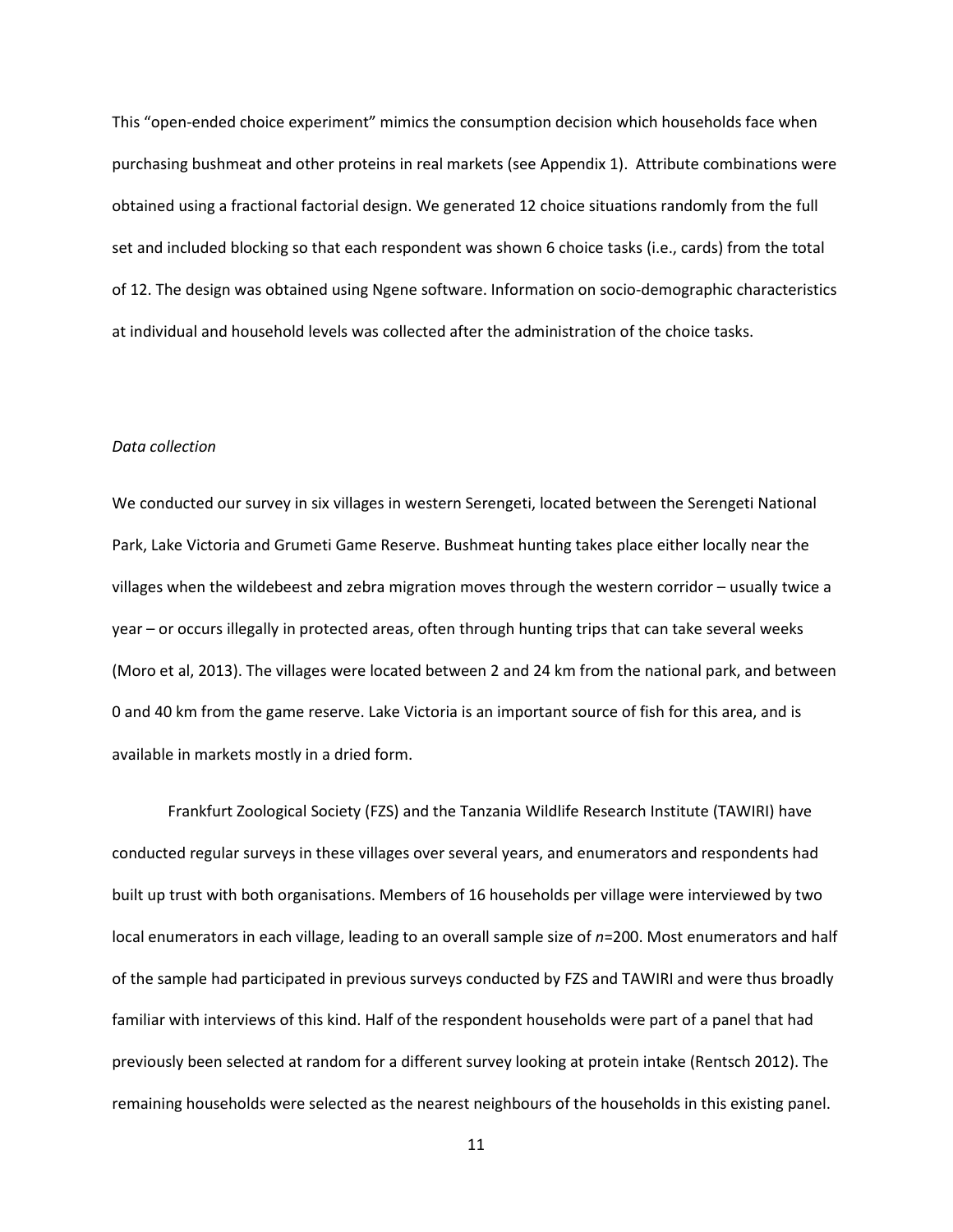The person in the household who usually did the food purchase and preparation was chosen where available, usually the wife of the household head. Where these were not available, we interviewed the household head or another male in the household. Overall, around 45% of respondents were female.

All enumerators were thoroughly trained in the administration of the choice experiments and conducted several interviews supervised by the team. After a qualitative pre-test and a quantitative pilot test, the enumerators conducted the main survey between December 2010 and February 2011. Choice sets were evenly distributed within each village. Each version of the stated preference exercise was administered to 100 households, with a final sample size of n=87 for the fish SP, and n=94 for the chicken SP. Table 1 summarises the data used in the econometric analysis.

#### **5. Econometric specification**

The empirical strategy we follow is to estimate elasticities of demand for bushmeat while controlling for factors suggested by the literature to be important determinants of bushmeat consumption (section 2). Specifically, we test for the effects of household wealth (proxied by cattle ownership and number of people in employment), tastes, cultural factors as proxied by ethnic group membership, and household size, as bigger households might be more sensitive to price changes than smaller ones . We also interact household and respondent characteristics for which a plausible effect on preferences could be postulated and for which we have data; these are the education level of the head of household, and the gender and age of the respondent.

The basic model to be estimated from each of the two sub-samples (fish as a substitute for bushmeat, chicken as a substitute) was specified as:

$$
b q_{i,t} = \alpha_i + \beta_1 \log(b p_{i,t}) + \beta_2 \log(s p_{i,t}) + \gamma' (\log(b p_{i,t})) (h_i) + \vartheta' (\log(s p_{i,t})) (h_i) + \varepsilon_{i,t} \tag{1}
$$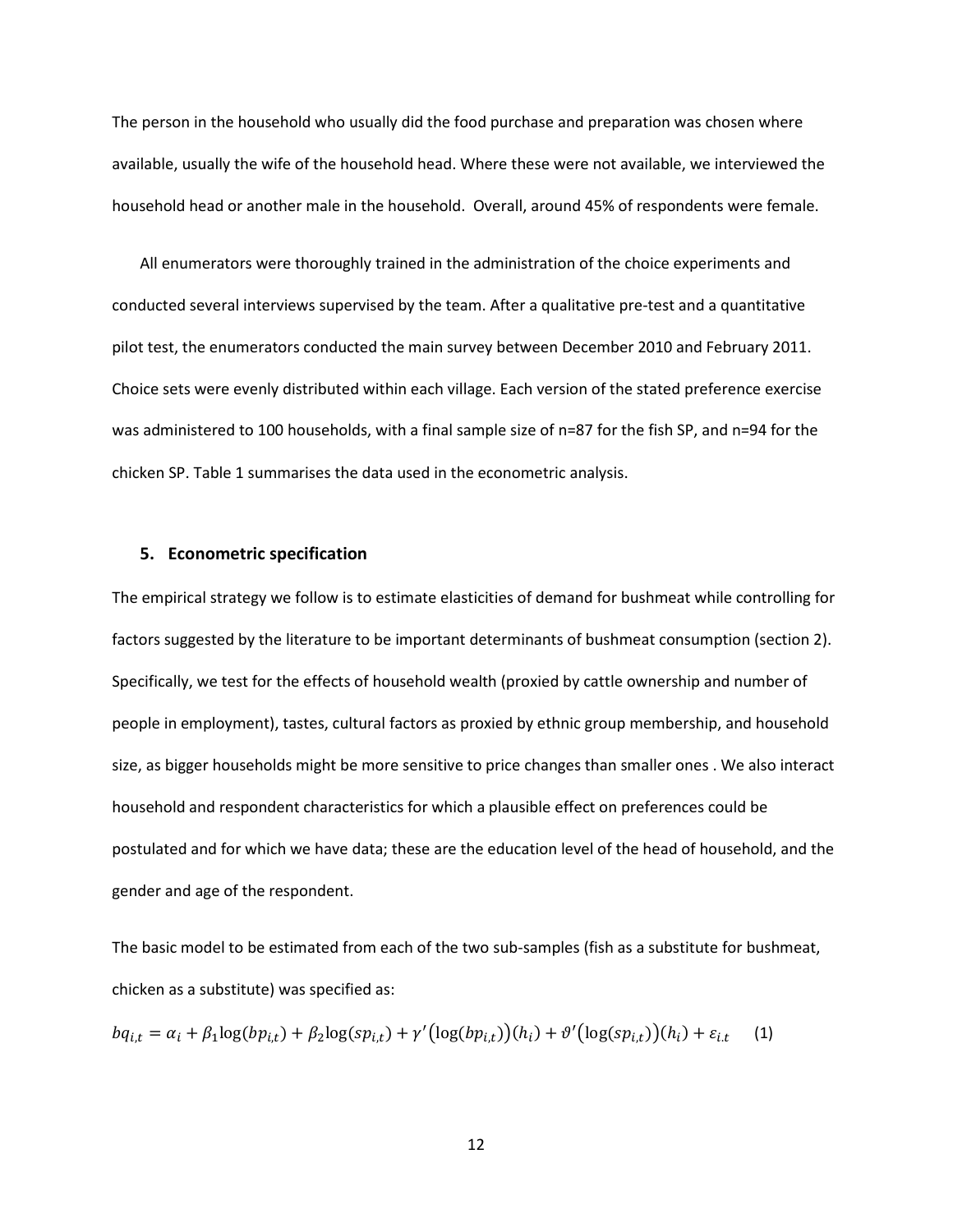where:

- $\bullet$   $bq_{i,t}$  is a count variable of the quantity (pieces) of bushmeat chosen by individual *i* in choice set *t*,
- $bp_{i,t}$  is the the price of bushmeat,
- $sp_{i,t}$  is the price of the substitute good, either fish or chicken,
- $h_i$  is a variable (and sometimes a vector of variables) which represents household characteristics which are household size, ethnicity, and household wealth, here operationalised as cattle ownership and number of occasional/full time workers in the household, or individual characteristics related to respondent's taste preferences towards fish/chicken and bushmeat (measured on a Likert scale), respondent's education, gender and age. These variables reflect the factors set out in Section 2 as being potentially important factors in determining consumer demand for bushmeat in Africa.

Given the count nature of our dependent variable, we chose to use the Poisson quasi-maximum likelihood estimator (QMLE) as it produces robust standard errors and consistent estimates under the relatively weak assumption that only the conditional mean is correctly specified (Wooldridge 1999)<sup>[2](#page-10-0)</sup>. This implies that the conditional distribution of the dependent variable need not be Poisson distributed. A common concern that arises when implementing a Poisson model is the possibility of over- or underdispersion in the data, as this can lead to an under-estimate of the standard errors. An attractive feature of the quasi-maximum likelihood framework that we have adopted is that produces robust standard errors even in the case of over- or under-dispersion (Simcoe 2007; Wooldridge, 1999, 2002).

Because the same respondent answered multiple choice sets we also included individual fixedeffects in the results reported in Table 2. Differences brought about by wealth and other sociodemographic characteristics are controlled for by these individual fixed effects. For these reasons, the model just described constitutes our favourite model. However, for robustness purposes, we also run

<span id="page-13-0"></span> $2$  This is estimated using the  $-x$ tpoisson-command with –fe- and –robust-options in Stata 11.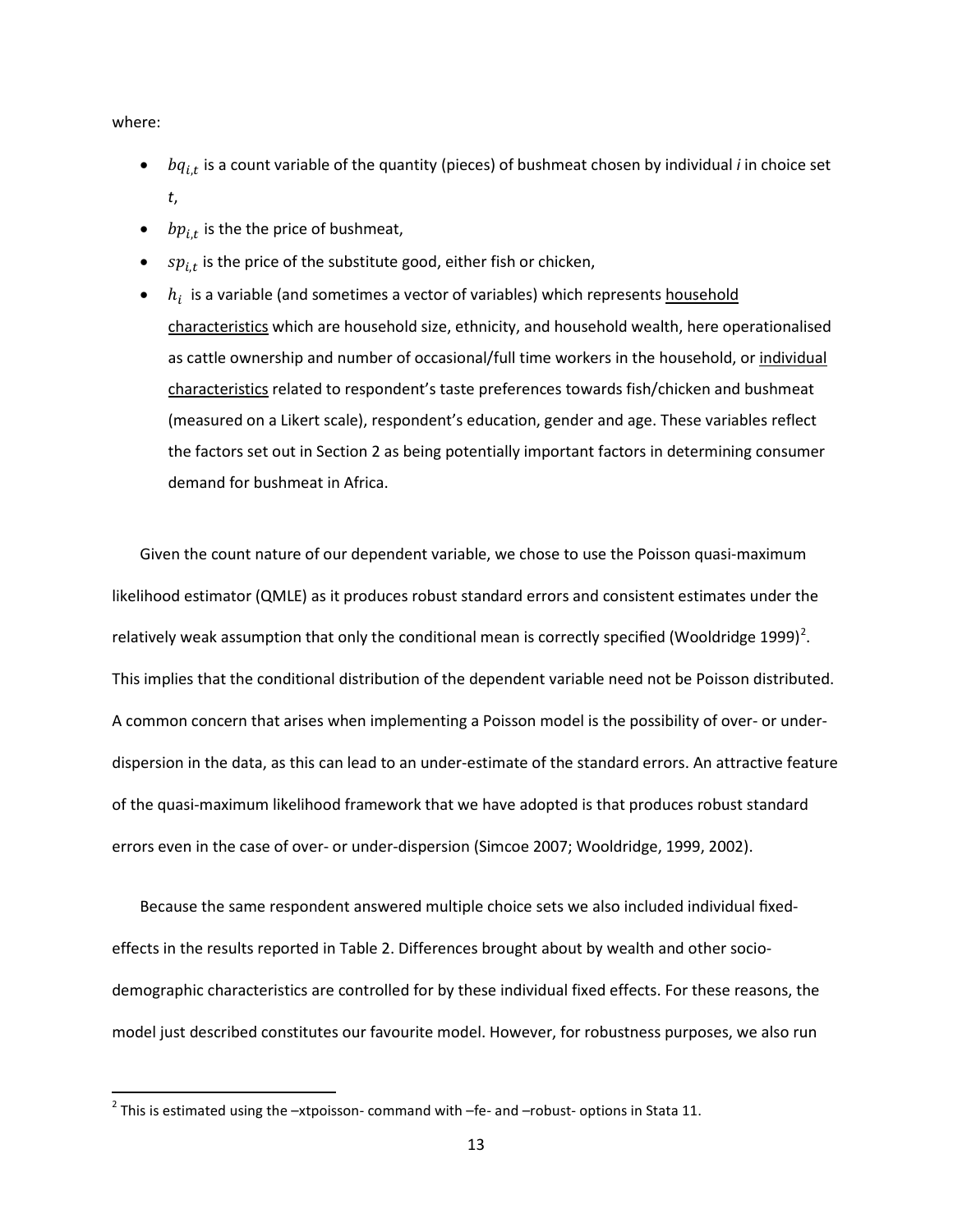random-effects Poisson regressions<sup>[3](#page-13-0)</sup>. In every model,  $\beta_1$  and  $\beta_2$  can be interpreted as elasticities while the coefficients on the interaction terms,  $\gamma'$  and  $\vartheta'$ , between prices and socio-demographic characteristics provide a test of whether these elasticities vary statistically significantly across different groups.

#### **6. Results**

Table 2 reports the results of the simplest models in which bushmeat quantity is regressed on the log of prices of bushmeat and each of the substitute protein source prices one at a time. The first two rows present models which control for variations in *individual* (observed and unobserved) characteristics as a fixed effects estimator has been used. In addition, recall that inference is based on standard errors robust to both over-dispersion and heteroskedasticity. The coefficients on the log of prices can be directly interpreted as elasticities. As expected, the quantity of bushmeat demanded was negatively associated with the price of bushmeat, while it was positively associated with prices of both substitute goods. Elasticity estimates were statistically significant in each of the specifications shown. The demand for bushmeat was inelastic with regard to its price and to the price of protein substitutes. A 1% increase in the bushmeat price led to a decrease in the quantity of bushmeat demanded roughly equal to 0.7%, on average. The change in the price of fish has a slightly bigger effect on the quantity demanded of bushmeat than a change in the price of chicken. A 1% increase in the fish price was associated with a 0.37% increase in the quantity demanded for bushmeat (on average), while a 1% increase in chicken price was related to an increase of bushmeat demanded of about 0.29% (on average). Given that households consume on average 2.7 kg of bushmeat a week (Rentsch & Damon, 2013), and there are around 52,600 households in the area (calculation based on household size estimated in the study and

 $3$  Random effects models are estimated using the  $-$ xtpoisson-command with  $-$ re-option in Stata11. Random effects models require the individual-level residual to be uncorrelated with any of the covariates, which is a very strong assumption. Any individual unobserved factor is "differenced out" when using fixed-effects models.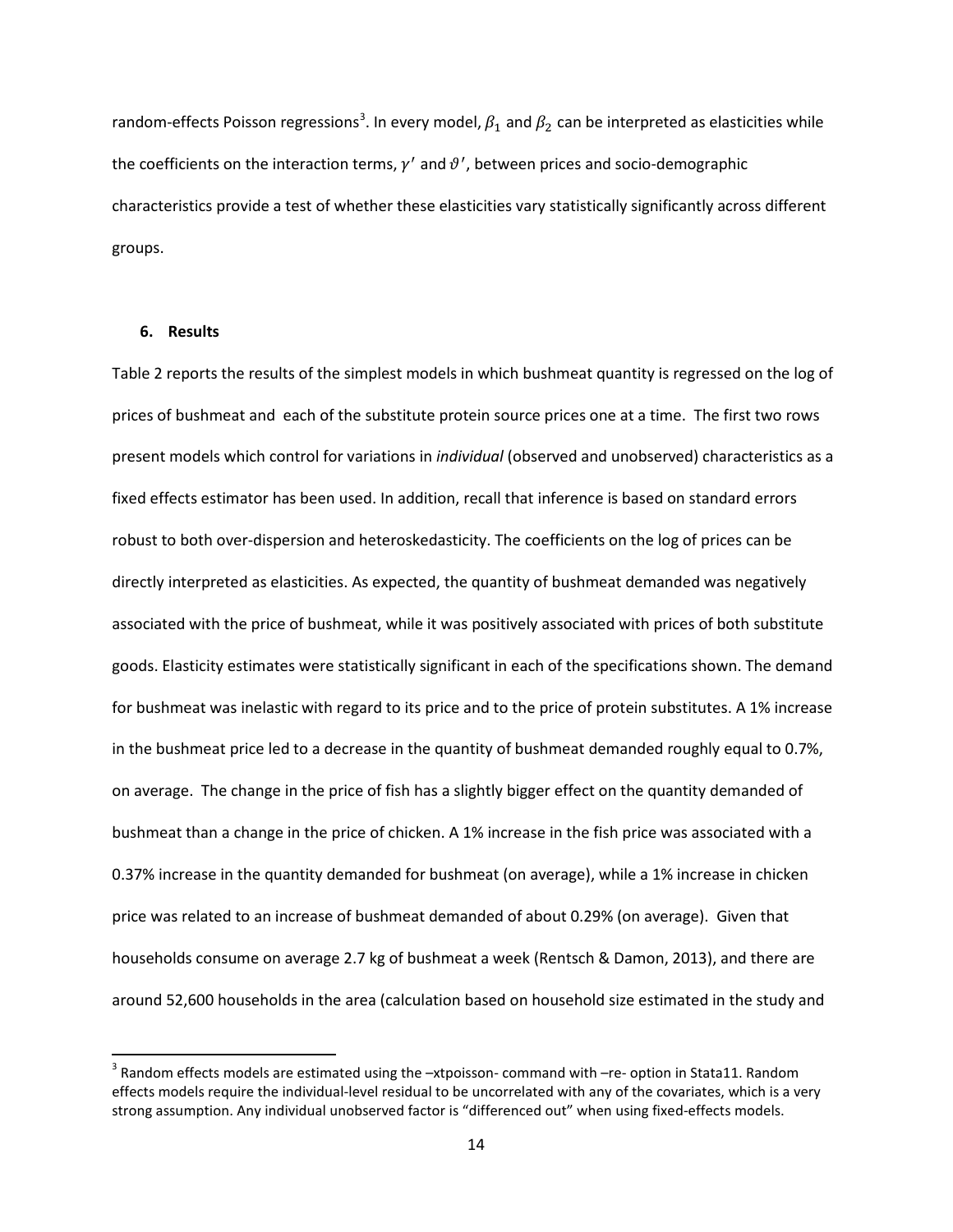population estimate from the 2002 census; NBS Tanzania 2006), a 1% bushmeat price increase would lead to a drop in weekly bushmeat consumption in the area of about 1 tonne, ceteris paribus. Results are similar when using random effects. Thus, in what follows we present only fixed-effects models.

Table 3 extends the analysis by studying heterogeneous preferences across socioeconomic and ethnic groups by running regressions in which the log of the price of bushmeat and the log of the price of each substitute protein is interacted with individual or household characteristics as described in Table 1. We report two versions for chicken and for fish, the first being where household size and household wealth are excluded, and the second where these variables are included. Interaction terms effectively test for the equality of elasticity values across the characteristics reported in Table 1. The bottom row of the table reports the average marginal effects for each focal variable (bushmeat or substitute price). The effect of a marginal change in the price on bushmeat quantity is computed for every observation and the effects are then averaged. These average marginal effects correspond to elasticities that are directly comparable with Table 2. The own-price elasticity of demand for bushmeat is robustly estimated to be around 0.66-0.69 across all models. Cross price elasticities are somewhat higher than in Table 2, around 0.32 for chicken and around 0.48-0.53 for fish.

The effects of these household and individual factors on consumption choices were generally much less strong than the price effects, and they differed between the two substitute goods. Many of these variables have insignificant effects on choices. Household size, however, seems to matter: Consumption of bushmeat was more sensitive to the price of bushmeat in the chicken SP for larger households. The cross-price elasticity is higher in larger households when fish was used as substitute. Individuals stating a higher degree of preference towards bushmeat were less sensitive to changes in its price, and more responsive to the price of the substitute protein. Consumption of bushmeat was not affected by the price of chicken for individuals who rated chicken higher. Neither household wealth (as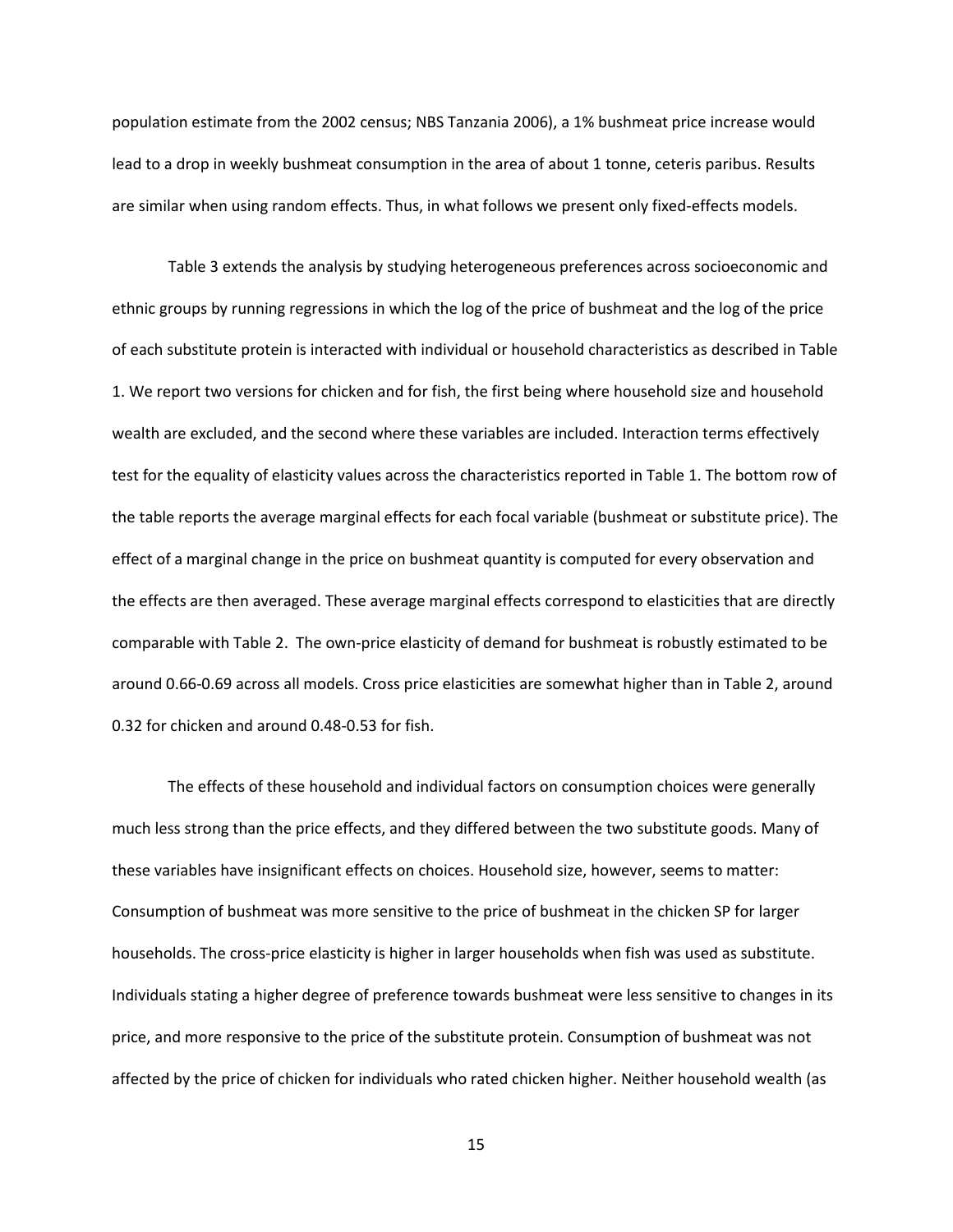proxied by cattle holding) nor household income (as proxied by number of household members with a paid job) were significant determinants of the size of the own- or cross-price elasticity estimates.

There were some effects of ethnic group on the reaction to a change in the price of bushmeat and the protein substitute. Relative to people from the Sukuma group, people from the Ngoreme group were more responsive to changes in bushmeat prices. Relative to the Sukuma group, people from Ngoreme and Kurya groups were more responsive to changes in the substitute protein price when the substitute was chicken. When the substitute was fish, Ngoreme reacted again more strongly to substitute price changes, but Kurya were less sensitive. We note that most Ngoreme in our sample lived relatively far from the protected areas and thus from the main hunting areas, and were hence used to relatively high bushmeat prices.

We also ran models in which we investigated the effects of the education level of the head of the household, and the gender and age of respondent as interactions with own- and cross-price elasticities. In most cases, no significant effect was found. Finally, we included interaction terms between a variable which measured how difficult respondents found the choice experiment with the own- and cross-price elasticities, but this was never significant. To save space, these additional model results are not reported here, but can be supplied on request.

#### **7. Discussion and conclusions**

This study used a stated preference approach known as an open-ended choice experiment to establish own- and cross-price elasticities for bushmeat consumption. We undertook this work in an iconic ecosystem where illegal bushmeat hunting is widespread (Nuno et al, 2013) and perceived as a threat to biodiversity and to the livelihoods of poor rural households. The stated preference exercise method produced highly significant and robust estimates of demand elasticities, showing bushmeat to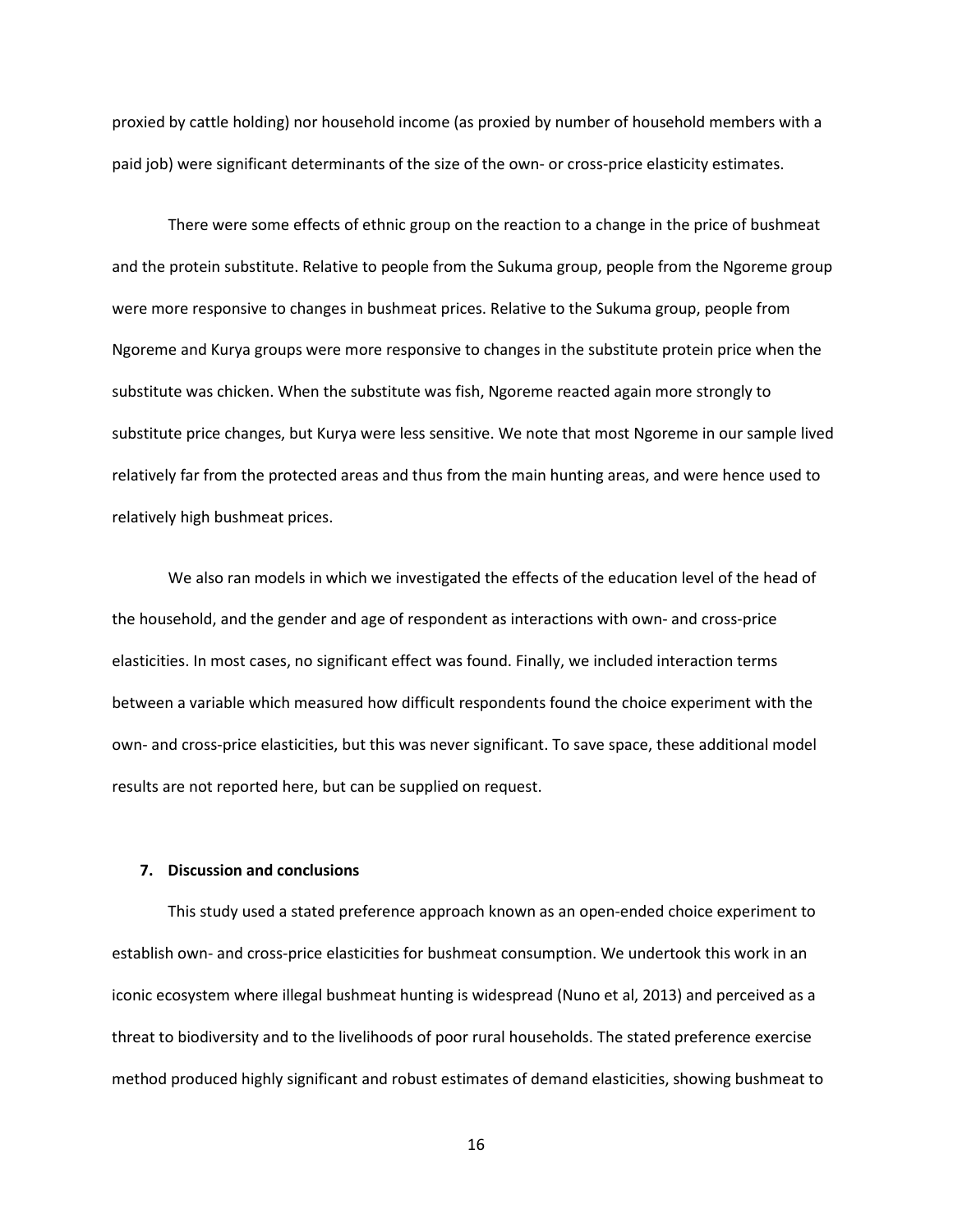be a normal good, inelastic to its own price and to the price of its substitutes. We also showed that fish and chicken are indeed substitute goods for bushmeat in the region, as evidenced by the significance of the elasticity estimates; this has been shown elsewhere in various other studies (e.g. Brashares et al. 2004; Wilkie et al, 2005; Brashares et al, 2011). This is evidence in support of policies which aim to reduce hunting pressure on threatened wildlife populations by reducing the demand for bushmeat.

It is interesting to compare the results reported here with Rentsch and Damon (2013), who used a revealed preference technique based on dietary recall surveys of protein consumption by 131 households over a 34 month period in the same study area. Revealed preference studies have limitations of zero inflation (73% of fish and 55% of bushmeat consumption data points were zeros in their study, for example), with recall accuracy, and lack of price information when meat is not purchased legally. The strengths are in the fact that the data represent real rather than hypothetical behaviour. Rentsch and Damon could not estimate a chicken model because chicken is usually slaughtered at home rather than bought, so that only 15% of their observations had associated prices for chicken. Their Hicksian (income compensated) cross-price elasticity estimate for fish of 0.61-0.83 is higher than our estimate of 0.48-0.53 (Table 3), whilst their bushmeat own price estimate of -0.69 is very close to our estimate of -0.66 to -0.69 (Rentsch and Damon, 2013, Table 4).

Our cross-price elasticity results suggest that any reduction in the price of either fish or chicken would decrease bushmeat consumption. As chicken is a low input product that is produced by individual households there is the potential to target it for livelihood improvement projects that could raise the nutritional status of poor households while reducing the demand for bushmeat. This was the rationale behind the chicken health project instituted by FZS and reported in Rentsch (2012). However, according to our enumerators, for many families, chicken is a valuable source of income. Live chickens are often sold on the market to purchase bushmeat, because for the same price, a much larger amount of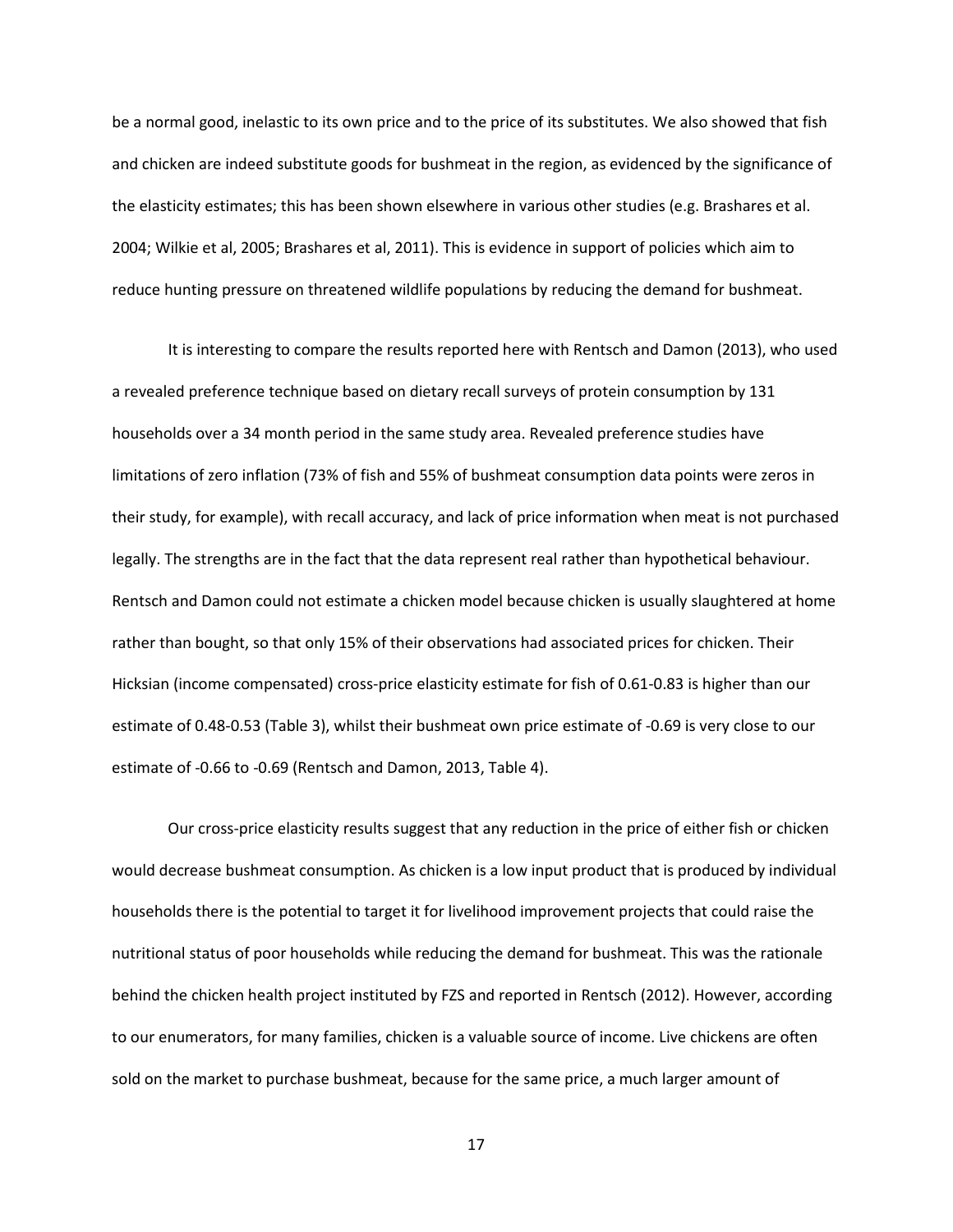bushmeat can be bought than the amount of meat one single chicken provides. This implies that conservation support for chicken husbandry might indirectly increase demand for bushmeat. Aquaculture may have potential as a way of increasing fish availability and thereby reducing price; however, lack of water in dry season and malaria risks related to fish ponds can be seen as obstacles to the local production of fish.

Conversely, an increase in the price of substitutes would increase demand for bushmeat. This is possibly the finding from our study with the highest conservation relevance, as it highlights that bushmeat demand depends not only on bushmeat prices, but also on the prices of their substitutes – which might rise due to external factors, such as an increase in the human population of the area, or a decline in the Lake Victoria fishery (Sinclair & Packer 2008). The coefficient on the own-price elasticity of bushmeat is higher that of the substitutes, however, and so consumption is more sensitive to increases in the bushmeat price than to substitute prices. Increasing the price of bushmeat is potentially more achievable by conservation authorities. For example an increase in law enforcement that raised the cost of poaching in the National Park would simultaneously protect wildlife and raise bushmeat prices if much of the current supply is, as suspected by conservationists, emanating from the National Park. Transport costs are significant components of the cost of bushmeat supply (Crookes et al. 2005), and therefore if it needed to be sourced from elsewhere, the price would be likely to rise.

We did not find a strong effect of wealth or household income on consumer responses to price changes. Other studies have estimated positive income elasticities of bushmeat consumption (e.g. Wilkie et al. 2005, Brashares et al. 2011), as did Rentsch & Damon (2013) using expenditure as a proxy for income. Fa et al. (2009) found a relationship between wealth and bushmeat consumption but showed that it exhibited substantial geographic variation. Brashares et al. (2011) found no significant effect of wealth on bushmeat consumption, but showed that wealth moderated the effects of relative price and distance from market. They cautioned that many studies investigating the relationship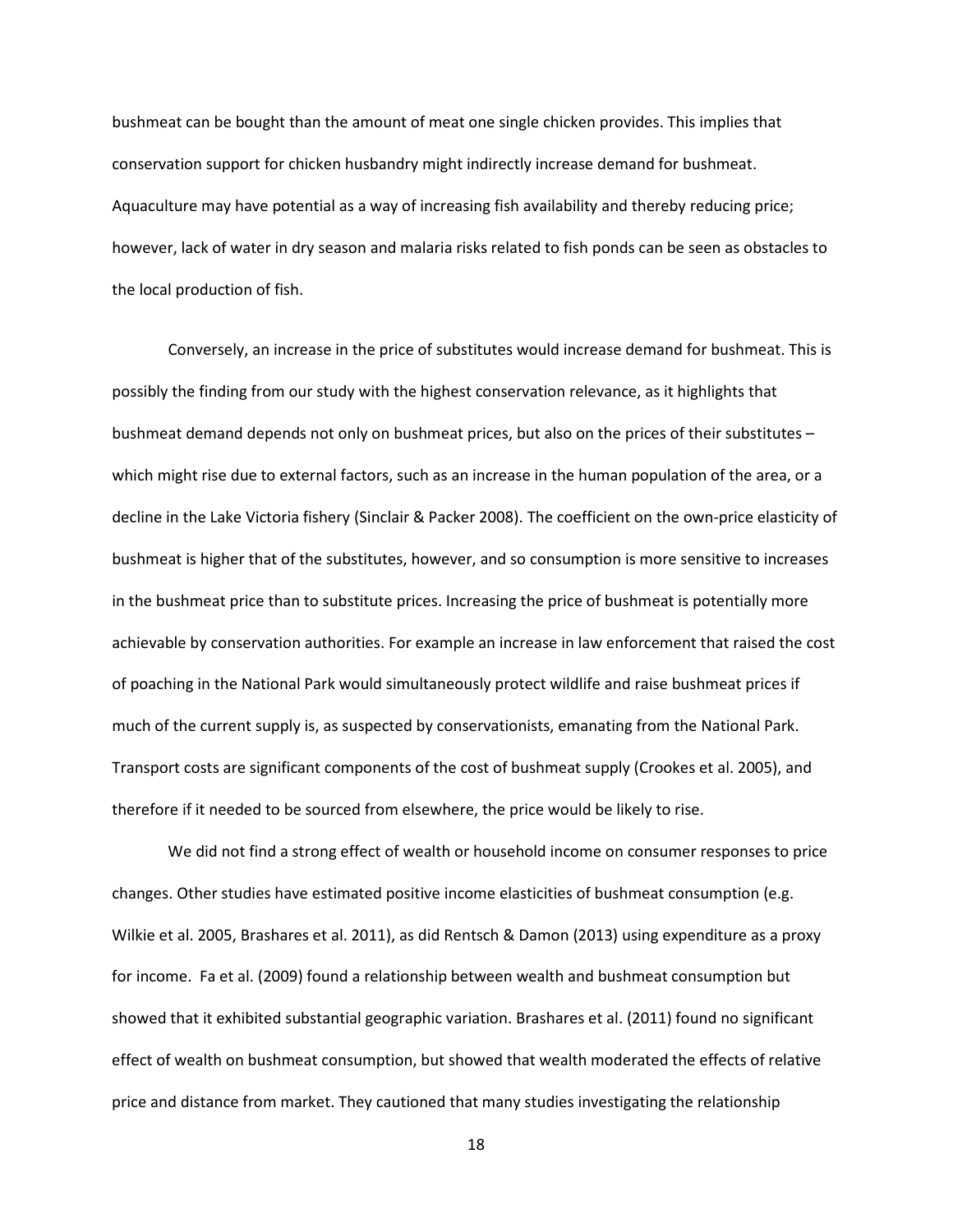between wealth and bushmeat consumption without reference to these other factors may be affected by confounding variables and that the relationships found may therefore be misleading. Our study is rather different in estimating the effects of wealth on people's responses to price changes, rather than on total consumption, which may explain the lack of an effect.

Our findings demonstrate the usefulness of a stated preference method (open-ended choice experiments) which is new to bushmeat research. Choice experiments have been used to some degree to investigate other issues in bushmeat hunting, for example hunter behaviour (Moro et al, 2013), and of course more widely to explore policy options for conservation in developing countries (Naidoo and Adamowicz, 2005; Minin et al, 2012). The open-ended choice experiment employed here proved to be a useful tool for modelling the responsiveness of consumers to changes in bushmeat prices and the prices of substitutes: our respondents understood the choice tasks well, and found the choices to be realistic.

The study also has implications for broader policy debates about the viability of alternative protein sources as a way of reducing demand for bushmeat. We have shown that the price elasticities of demand for bushmeat are substantial and significant enough for price changes to have potentially large impacts on the quantity of bushmeat consumed. This suggests that it would be worthwhile for conservationists to explore the potential both of demand-side measures focussed on alternative protein ources as well as on supply-side measures (such as increased law enforcement, or providing livelihood alternatives to illegal hunting in reducing pressures on endangered wildlife populations.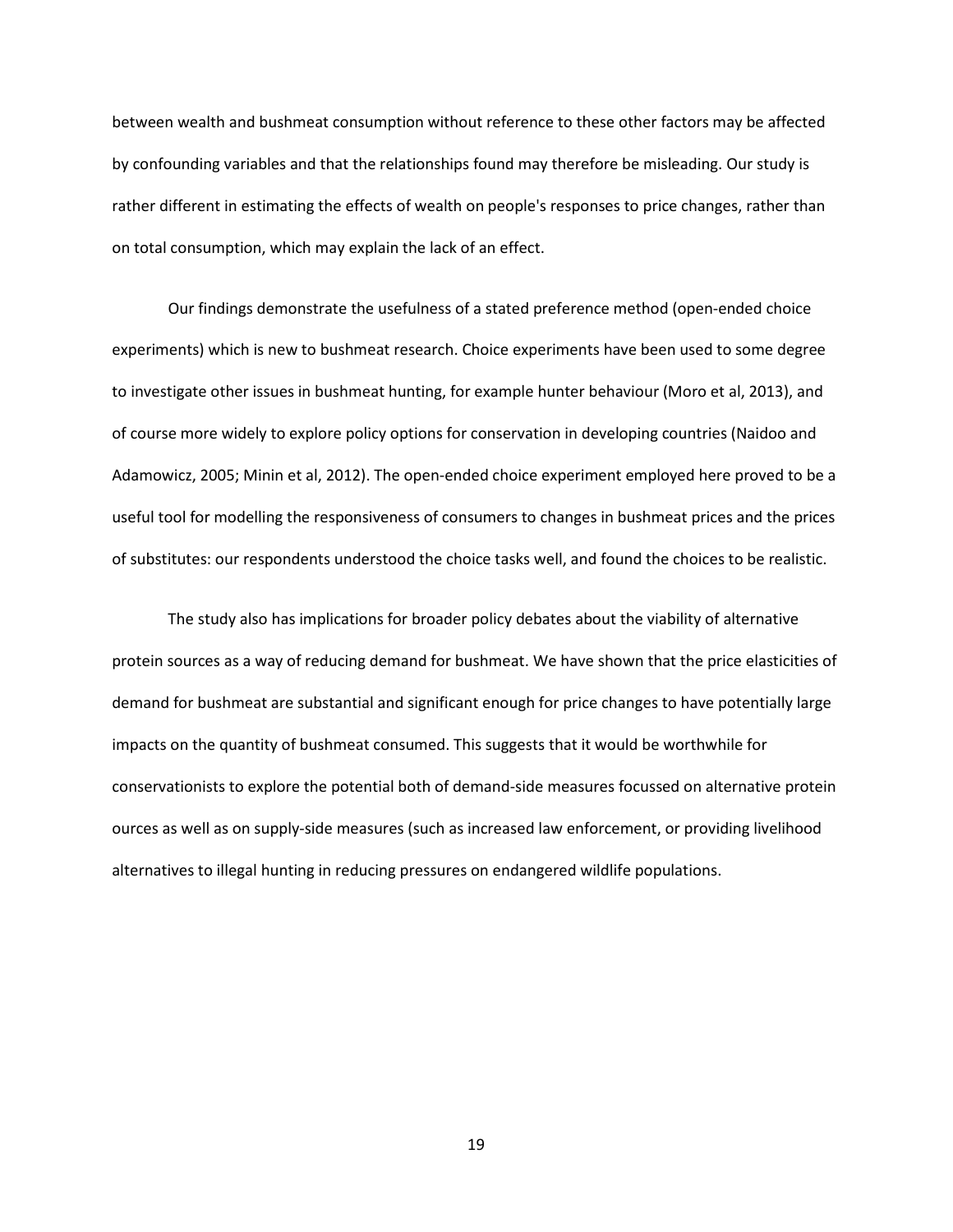## **References**

Allebone-Webb, S. (2009) Evaluating dependence on wildlife products in rural Equatorial Guinea. PhD thesis, Imperial College London. Available online at www.iccs.org.uk.

Bennett, E.L., Blencowe, E., Brandon, K., Brown, D., Burn, R.W., Cowlishaw, G.C., Davies, G., Dublin, H., Fa, J., Milner-Gulland, E.J., Robinson, J.R., Rowcliffe, J.M., Underwood, F., Wilkie, D. (2007) Hunting for Consensus: a statement on reconciling bushmeat harvest, conservation and development policy in west and central Africa. *Conservation Biology* 21, 884-887.

Brashares J., Arcese P., Sam M., Coppolillo P., Sinclair A. and Balmford A. (2004) "Bushmeat hunting, wildlife declines and fish supply in West Africa". *Science*, 12 November, 306, 1180- 1183.

Brashares J, Christopher D. Golden, Karen Z. Weinbaum, Christopher B. Barrett, and Grace V. Okello (2011) "Economic and geographic drivers of wildlife consumption in rural Africa" *PNAS* 2011 108 (34) 13931-13936

Campbell, K.L.I., Nelson, V. and Loibooki, M. (2001) "Sustainable use of wildland resources: ecological, economic and social interactions: an analysis of illegal hunting of wildlife in Serengeti National Park, Tanzania". National Resources Institute, Final Technical Report, Chatham, Kent, UK, Department for International Development (DFID) Animal Health Programme and Livestock Production Programmes.

Coad, L., Abernethy, K., Balmford, A, Manica, A, Airey, L., Milner-Gulland, E.J. (2010) Distribution and use of income from bushmeat in a rural village, Central Gabon. *Conservation Biology* 24, 1510-1518

Corrigan J., Pura D., Depositario T., Nayga R., Wu X. and Laude T. (2009) "Comparing openended choice experiments and experimental auctions: an application to golden rice" *American Journal of Agricultural Economics* 91(3), 837-853.

Crookes, D.J., Ankudey, N., Milner-Gulland, E.J. (2006) The value of a long-term bushmeat market dataset as an indicator of system dynamics. *Environmental Conservation* 32, 333-339.

Davies G. and Brown D. (2007) *Bushmeat and Livelihoods: Wildlife Management and Poverty Reduction.* Oxford: Blackwell Publishing.

East T., Kumpel N., Milner-Gulland E.J. and Rowcliffe M. (2005) "Determinants of urban bushmeat consumption in Rio Muni, Equatorial Guinea" *Biological Conservation*, 126 (2), 206- 215.

Fa, J. E., Juste, J., Burn, R. W., & Broad, G. (2002). Bushmeat consumption and preferences of two ethnic groups in Bioko Island, West Africa. *Human Ecology*, *30*(3), 397-416.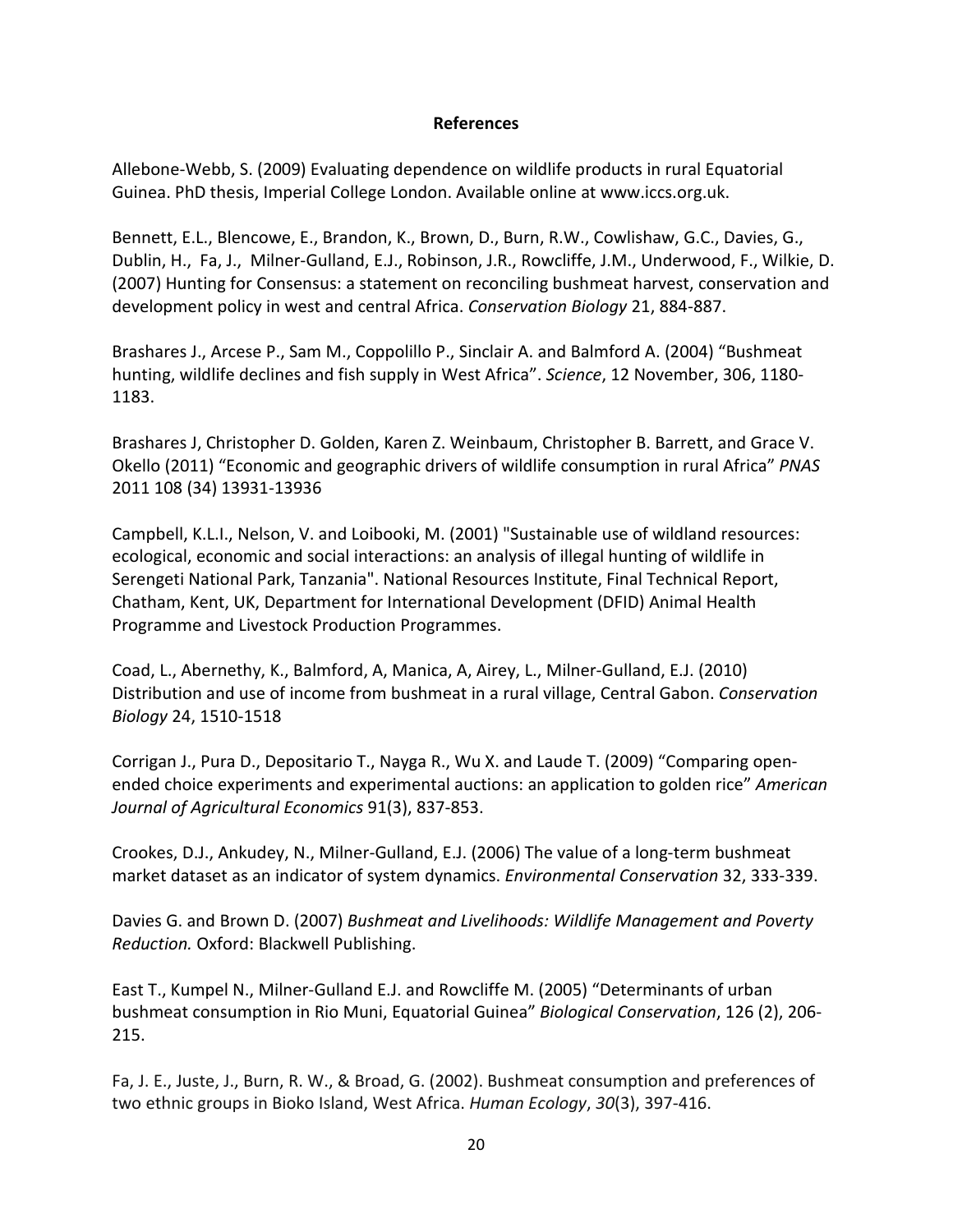Fa, J.E., L. Albrechtsen, P. J. Johnson, D. W. Macdonald (2009) Linkages between household wealth, bushmeat and other animal protein consumption are not invariant: evidence from Rio Muni, Equatorial Guinea *Animal Conservation*, 12: 599–610

Gabor, A., C. Granger, and A. Sowter. (1970). "Real and Hypothetical Shop Situations in Market Research." *Journal of Marketing Research* 7:355–59.

Lindsey PA. et al (2013) "The bushmeat trade in African savannas: impacts, drivers and possible solutions". *Biological Conservation,* 160, 80-96.

List, J.A., Sinha, P., Taylor, M.H. (2006) "Using choice experiments to value non-market goods and services: Evidence from field experiments" *Advances in Economic Analysis and Policy*, 6 (2), pp. 23-61

Lowassa, A., Tadie, D. & Fischer, A. (2012). On the role of women in bushmeat hunting – insights from Tanzania and Ethiopia. *Journal of Rural Studies* **28**, 622-630.

Maynard, L., J. Hartell, L. Meyer, and J. Hao. (2004). "An Experimental Approach to Valuing New Differentiated Products." *Agricultural Economics* 31:317–25.

MacDonald D., Johnson B., Albrechtsen L, Seymour S., Dupain J., Hall A. and Fa J. (2012) "Bushmeat trade in the Cross-Sanaga rivers region: evidence for the importance of protected areas" *Biological Conservation,* 147 (1), 107-114.

Mfunda, I.M. & Røskaft, E. (2010). Bushmeat hunting in Serengeti, Tanzania: an important economic activity to local people. *International Journal of Biodiversity Conservation*. **2,** 263-272.

Minin E.D., Fraser I., Slotow R. and MacMillan D. (2012) "Understanding heterogeneous preferences of tourists for big game species: implications for conservation and management" *Animal Conservation,* 16, 249-258.

Moro M, A. Fischer, M. Czajkowski, D. Brennan, A. Lowassa, L. C. Naiman and N. Hanley (2013) "An investigation using the choice experiment method into options for reducing illegal bushmeat hunting in western Serengeti" *Conservation Letters,* 6: 37-45.

Munro, A., and Hanley, N. D., 2002. Information, Uncertainty, and Contingent Valuation. In: *Valuing Environmental Preferences*, I. J. Bateman and K. G. Willis, eds., Oxford University Press.

Naidoo R. And Adamowicz W. (2005) "Economic benefits of biodiversity exceed costs of conservation at an African rainforest reserve" *Proceedings of the National Academy of Sciences,*  102 (46), 16712-16716.

NBS Tanzania. (2006) Tanzania Census 2002 - Analytical Report.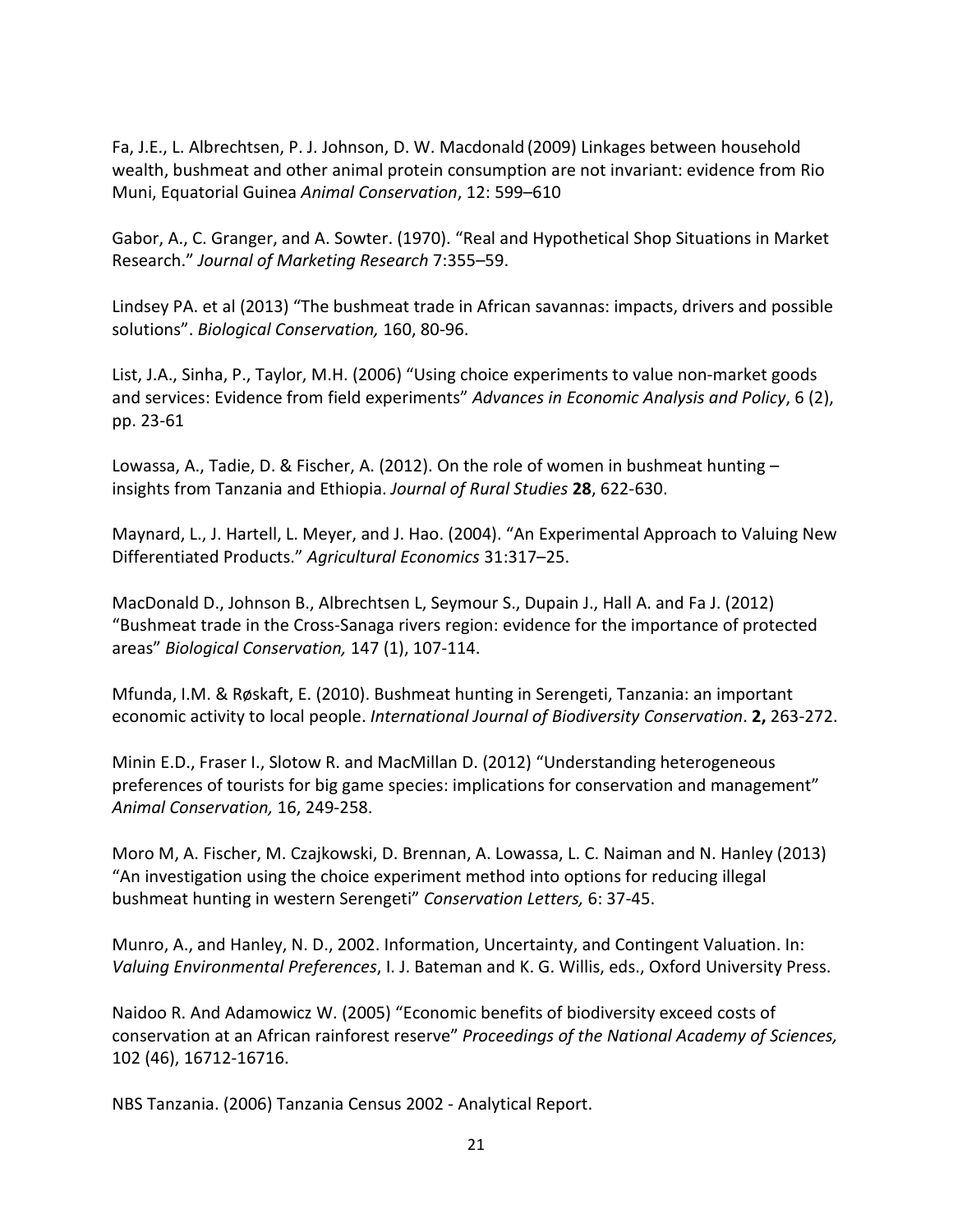Ndibalemma, V.G., Songorwa, A., N. 2007. Illegal meat hunting in Serengeti: dynamics in consumption and preferences. *African Journal of Ecology* 46: 311-319.

Nielsen M.R. (2006) "Impacts, causes and effects of bushmeat hunting in the Udzungwa Mountains, Tanzania" *Biological Conservation*, 128, 509-516.

Nuno, A., Bunnefeld, N., Naiman, L., Milner-Gulland, E.J. (2013) Applying novel methods to assess the prevalence and drivers of illegal bushmeat hunting in the Serengeti *Conservation Biology*, 27 (6), 1355-1365.

Pilon, T. 1998. "Extensions to the Analysis of Choice Studies." Sawtooth Software Research Paper Series. Available at: http://www.sawtoothsoftware.com/download/techpap/extend.pdf

Poulsen, J.R., Clark, C.J., Mavah, G.A. (2007) Wildlife management in a logging concession in northern Congo: Can livelihoods be sustained through sustainable hunting? P.140-157 In: Eds G. Davies & D. Brown, *Bushmeat and Livelihoods: Wildlife management and poverty reduction.*  Blackwell, Oxford.

Rentsch, D. (2012). The nature of bushmeat hunting in the Serengeti Ecosystem, Tanzania – socio-economic drivers of consumption of migratory wildlife. PhD dissertation, University of Minnesota.

Rentsch, D., Damon, A. (2013). "Prices, Poaching, and Protein Alternatives: An analysis of bushmeat consumption around Serengeti National Park, Tanzania". *Ecological Economics*, 91: 1- 9.

Schenck M., Effa E., Starkey M., Wilkie D., Abernethy K., Telfer P., Godoy R. and Treves A. (2006) "Why people eat bushmeat: results from two-choice taste tests in Gabon" *Human Ecology*, 34 (3), 433-445.

Simcoe, T. (2007). XTPQML: stata module to estimate fixed-effects Poisson quasi-ml regression with robust standard errors. Boston: Boston College Department of Economic

Sinclair A. and C. Packer, editors. *Serengeti III: human impacts on ecosystem dynamics.*  University of Chicago Press, Chicago, IL. 2008

Thirgood S. , A. Mosser, S. Tham, G. Hopcraft, E. Mwangomo, T. Mlengeya, M. Kilewo, J.Fryxell, A. R. E. Sinclair and M. Borner (2004) "Can parks protect migratory ungulates? The case of the Serengeti wildebeest" *Animal Conservation* **7**, 113–120

Van Vliet, N. (2011) Livelihood alternatives for the unsustainable use of bushmeat. *Report prepared for the CBD Bushmeat Liason Group. Convention on Biological Diversity Technical series* 60.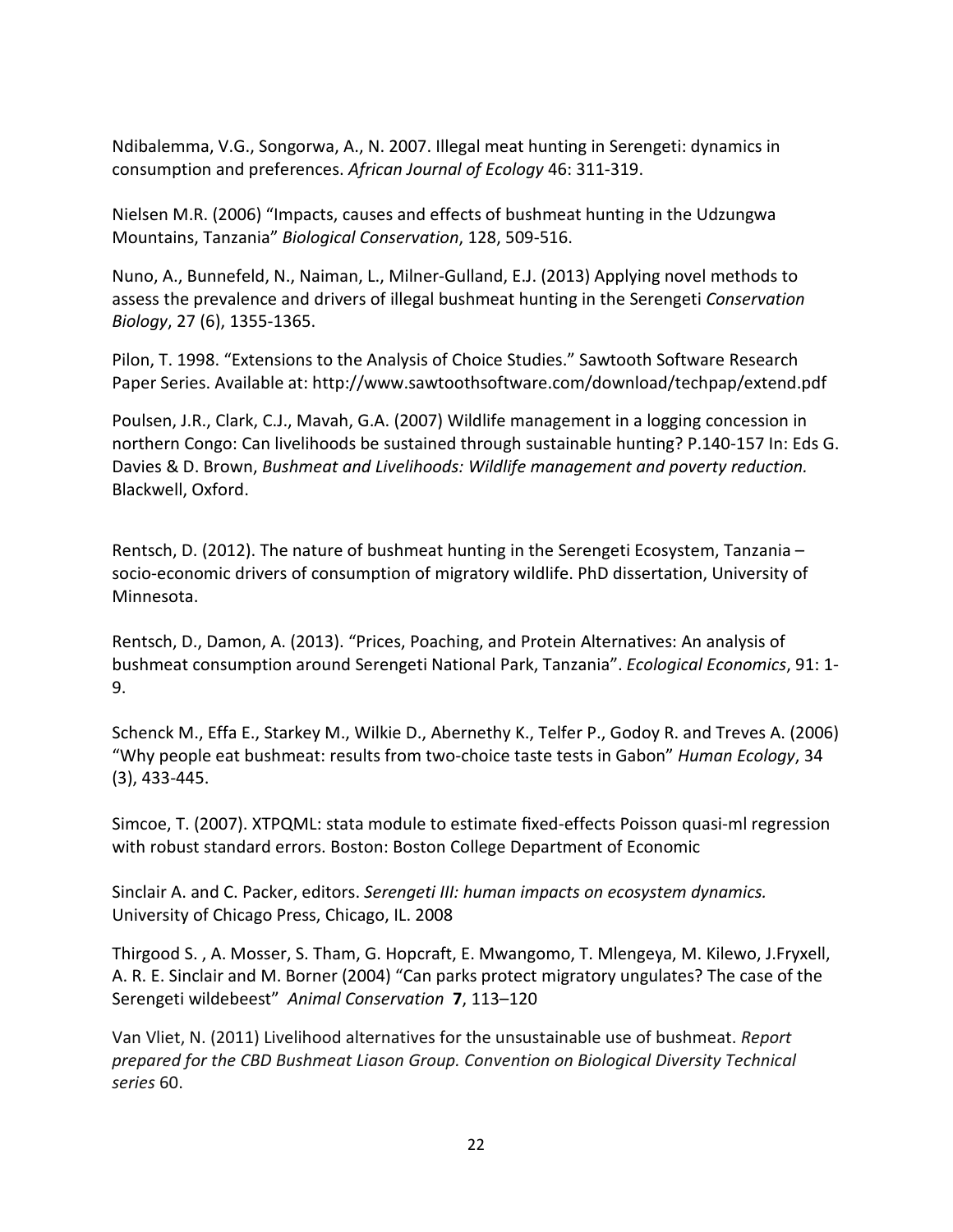Vossler, Christian A., Maurice Doyon, and Daniel Rondeau (2012) "Truth in Consequences: Theory and Field Evidence on Discrete Choice Experiments." *American Economic Journal: Microeconomics*, 4 (4), 145-171.

Wilkie D.S. and Godoy R.A.(2001) Income and price elasticities for bushmeat demand in lowland Amerindian societies *Conservation Biology,* 19 (1), 268-274.

Wilkie D.S., Starkey M., Abernethy K., Effa E., telfer P. and Godoy R. (2005) Role of prices and wealth in consumer demand for bushmeat in Gabon, Central Africa *Conservation Biology,* 19 (1), 268-274.

Wooldridge, J. M. (1999). Distribution-free estimation of some nonlinear panel data. *Journal of Econometrics,* 90(1), 77–97.

Wooldridge, J. M. (2002). *Econometric analysis of cross section and panel data.* Cambridge: MIT Press.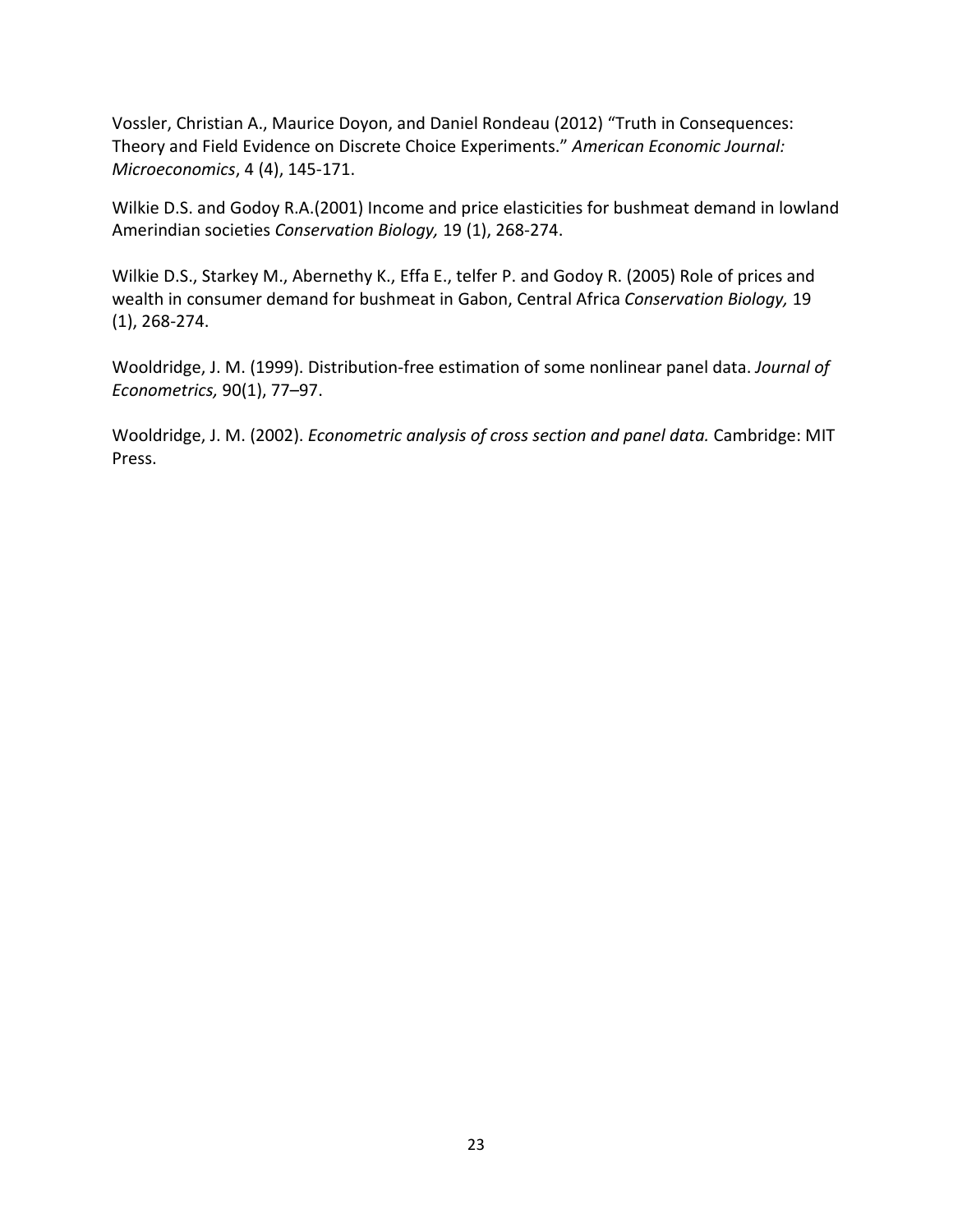Table 1 Descriptive statistics of respondents in the chicken and fish choice experiments.

|                          |                                                                                            |      | Chicken CE |                |                |      |              | Fish CE      |              |  |  |  |
|--------------------------|--------------------------------------------------------------------------------------------|------|------------|----------------|----------------|------|--------------|--------------|--------------|--|--|--|
| Variable                 | Description                                                                                | Mean | Std. Dev.  | Min            | Max            | Mean | Std.<br>Dev. | Min          | Max          |  |  |  |
| Log of bushmeat quantity | Continuous variable                                                                        | 1.91 | 2.00       | $\mathbf 0$    | 10             | 1.81 | 2.45         | $\mathbf 0$  | 20           |  |  |  |
| Log of bushmeat price    | Continuous variable                                                                        | 7.49 | 0.83       | 6.21           | 8.41           | 7.48 | 0.83         | 6.21         | 8.41         |  |  |  |
| Log of substitute price  | Continuous variable                                                                        | 9.20 | 0.34       | 8.70           | 9.62           | 8.07 | 0.73         | 6.91         | 8.85         |  |  |  |
| <b>HH Wealth</b>         | Dummy variable taking the value of 1 if<br>household owns # of cattle > than<br>median     | 0.57 | 0.49       | 0              | $\mathbf{1}$   | 0.52 | 0.50         | 0            | $\mathbf{1}$ |  |  |  |
| # of HH in full-time job | Continuous variable indicating number<br>of household members with full-job                | 0.14 | 0.43       | $\mathbf 0$    | $\overline{2}$ | 0.27 | 0.61         | 0            | 3            |  |  |  |
| # of HH members w/ job   | Continuous variable indicating number<br>of household members with some job                | 1.11 | 1.39       | 0              | 8              | 0.79 | 1.17         | 0            | 5            |  |  |  |
| HH size                  | Continuous variable indicating total<br>number of household members                        | 7.59 | 3.45       | $\overline{2}$ | 18             | 8.13 | 3.60         | $\mathbf{1}$ | 22           |  |  |  |
| <b>Bushmeat rating</b>   | Continuous variable rating preference<br>for? bushmeat on a scale from 0 to 10             | 6.29 | 3.41       | $\mathbf 0$    | 10             | 7.04 | 2.86         | 0            | 10           |  |  |  |
| Substitute rating        | Continuous variable rating preference<br>for substitute on a scale from 0 to 10            | 8.25 | 2.68       | $\mathbf 0$    | 10             | 7.48 | 2.89         | 0            | 10           |  |  |  |
| Sukuma                   | Dummy variable taking the value of 1 if<br>household belong to the Sukuma ethnic<br>group  | 0.16 | 0.37       | 0              | $\mathbf{1}$   | 0.20 | 0.40         | $\Omega$     | $\mathbf{1}$ |  |  |  |
| Ngoreme                  | Dummy variable taking the value of 1 if<br>household belong to the Ngoreme<br>ethnic group | 0.17 | 0.38       | 0              | $\mathbf{1}$   | 0.16 | 0.37         | 0            | $\mathbf{1}$ |  |  |  |
| Nata                     | Dummy variable taking the value of 1 if<br>household belong to the Nata ethnic<br>group    | 0.13 | 0.33       | $\mathbf 0$    | $\mathbf{1}$   | 0.09 | 0.29         | 0            | $\mathbf{1}$ |  |  |  |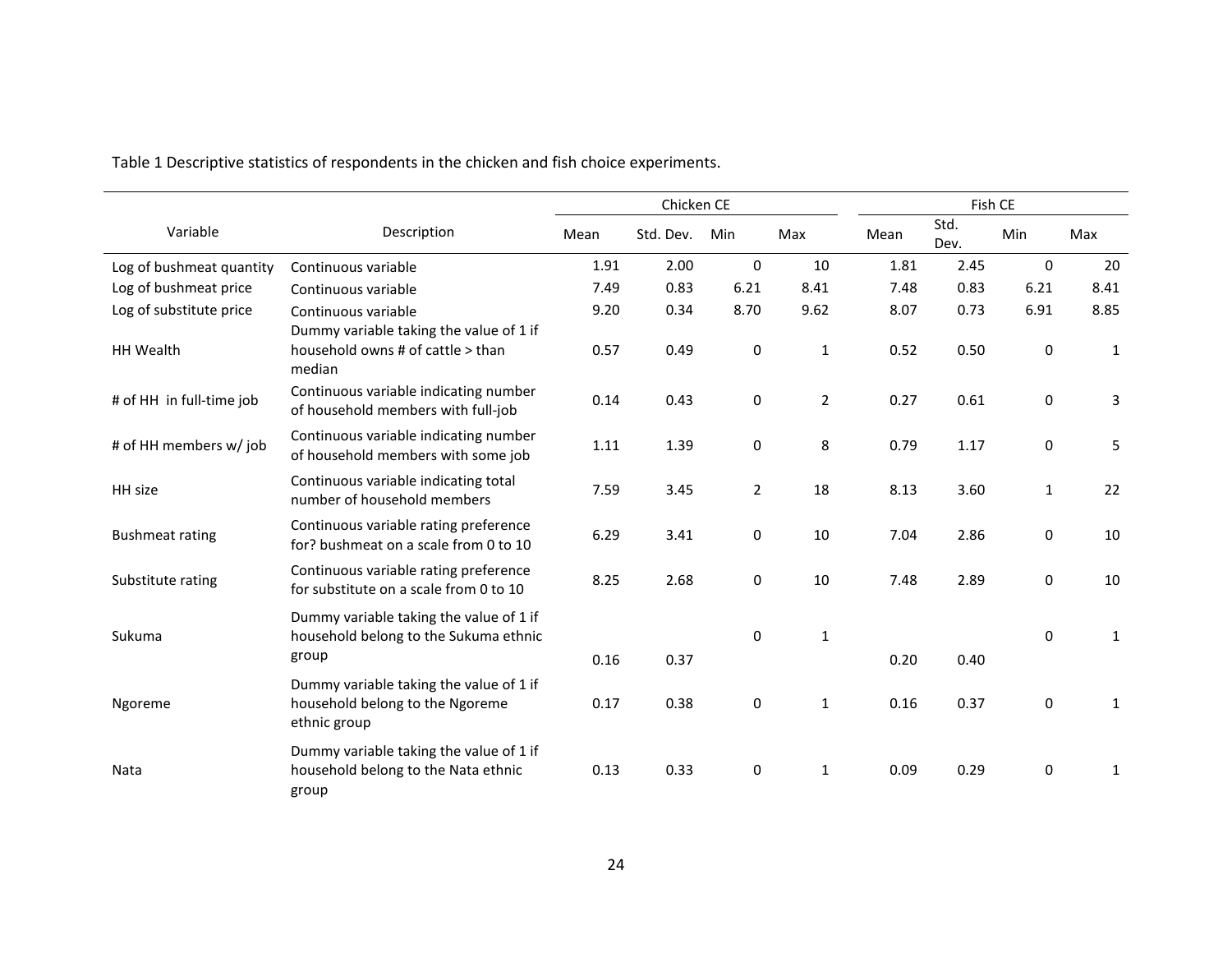| Ikoma         | Dummy variable taking the value of 1 if<br>household belong to the Ikoma ethnic<br>group                                                                           | 0.28 | 0.45 | 0                | $\mathbf{1}$   | 0.32 | 0.47 | 0            | 1              |
|---------------|--------------------------------------------------------------------------------------------------------------------------------------------------------------------|------|------|------------------|----------------|------|------|--------------|----------------|
| Kurya         | Dummy variable taking the value of 1 if<br>household belong to the Kurya ethnic<br>group                                                                           | 0.17 | 0.38 | $\boldsymbol{0}$ | $\mathbf{1}$   | 0.13 | 0.33 | 0            | 1              |
| <b>Others</b> | Dummy variable taking the value of 1 if<br>household belong to the Singita, Jita,<br>Zanaki, Isenye, Ikizu, Manyema, Luo,<br>Kisii, Hangaza, Simbiti ethnic groups | 0.09 | 0.29 | $\pmb{0}$        | $\mathbf{1}$   | 0.10 | 0.29 | $\pmb{0}$    | 1              |
| Female        | Dummy variable taking the value of 1 if<br>the respondent is female                                                                                                | 0.37 | 0.48 | $\pmb{0}$        | $\mathbf{1}$   | 0.50 | 0.50 | 0            | 1              |
| Old           | Dummy variable taking the value of 1 if<br>the respondent's age is above sample<br>median age                                                                      | 0.49 | 0.50 | $\pmb{0}$        | $\mathbf{1}$   | 0.51 | 0.50 | $\pmb{0}$    | 1              |
| Education     | Continuous variable indicating years of<br>education of respondent                                                                                                 | 6.33 | 2.99 | $\pmb{0}$        | 12             | 6.50 | 2.91 | $\pmb{0}$    | 13             |
| CE difficult  | Variable taking the value of 1 if the<br>respondent answered "no" or "so-so" if<br>the respondent found the CE difficult, =<br>2 otherwise.                        | 1.60 | 0.49 | $\mathbf{1}$     | $\overline{2}$ | 1.51 | 0.50 | $\mathbf{1}$ | $\overline{2}$ |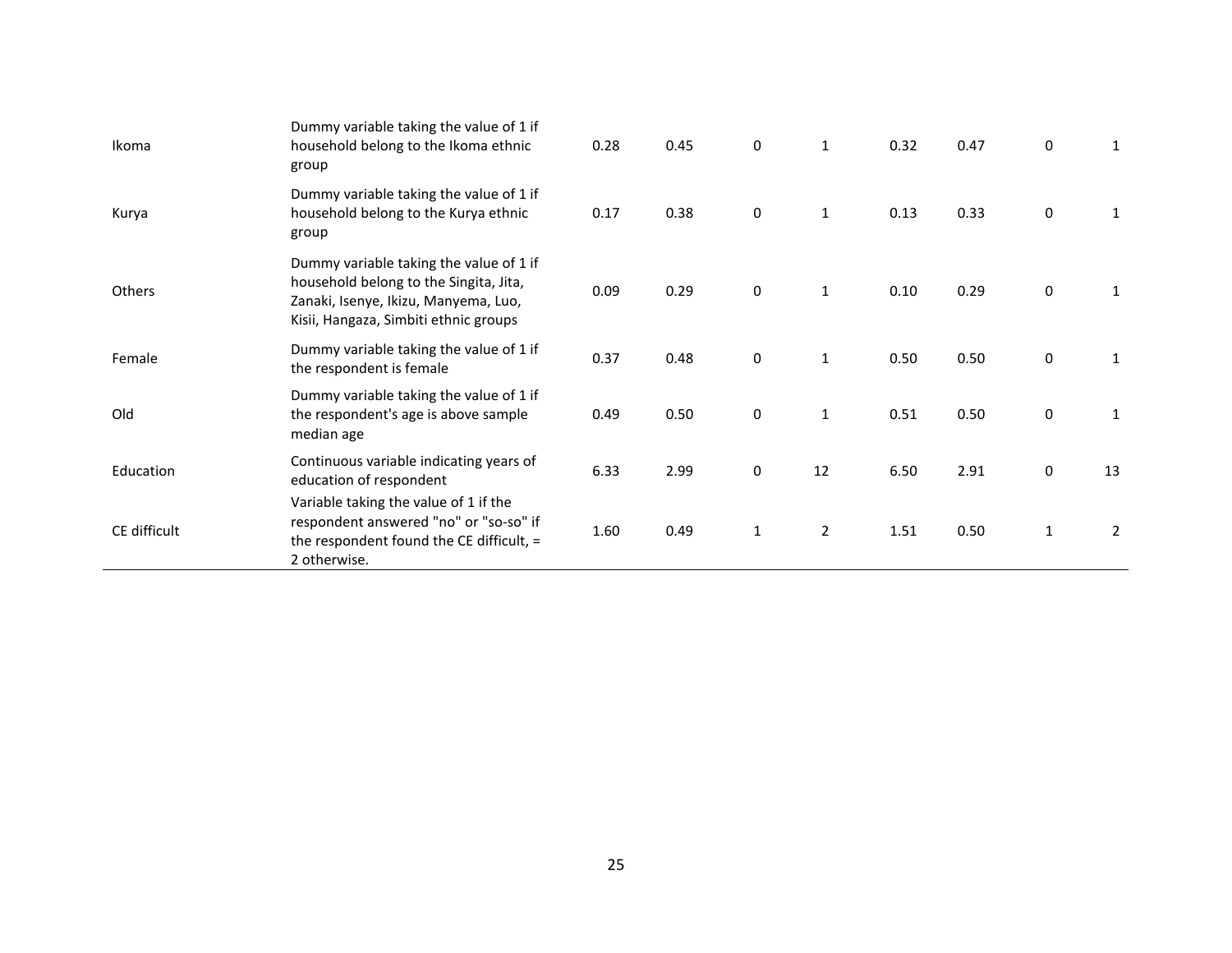Table 2 Bushmeat price and cross price elasticities from a simple stated choice model

| Effects on bushmeat quantity purchased when substitute is |            |                    |                |            |  |  |  |
|-----------------------------------------------------------|------------|--------------------|----------------|------------|--|--|--|
|                                                           | Chicken    | <b>Fish</b>        | Chicken        | Fish       |  |  |  |
|                                                           |            | Fixed effects QMLE | Random effects |            |  |  |  |
|                                                           | (1)        | (2)                | (3)            | (4)        |  |  |  |
| Log of bushmeat price                                     | $-0.657**$ | $-0.703**$         | $-0.656**$     | $-0.705**$ |  |  |  |
|                                                           | (0.06)     | (0.058)            | (0.040)        | (0.040)    |  |  |  |
| Log of substitute price                                   | $0.286**$  | $0.371**$          | $0.287**$      | $0.371**$  |  |  |  |
|                                                           | (0.078)    | (0.052)            | (0.108)        | (0.058)    |  |  |  |
|                                                           |            |                    |                |            |  |  |  |
| <b>Observations</b>                                       | 522        | 562                | 600            | 598        |  |  |  |
| Number of id                                              | 87         | 94                 | 100            | 100        |  |  |  |
| Log-likelihood                                            | $-534.5$   | $-498.9$           | 600            | 598        |  |  |  |

Effects on bushmeat quantity purchased when substitute is...

Notes: Fixed Effects QMLE indicates coefficients obtained by estimating fixed effects (QMLE) Poisson regressions. Heteroskedastic and overdispersion-robust standard errors in parentheses.. Fixed effects at the level of the individual respondent are included.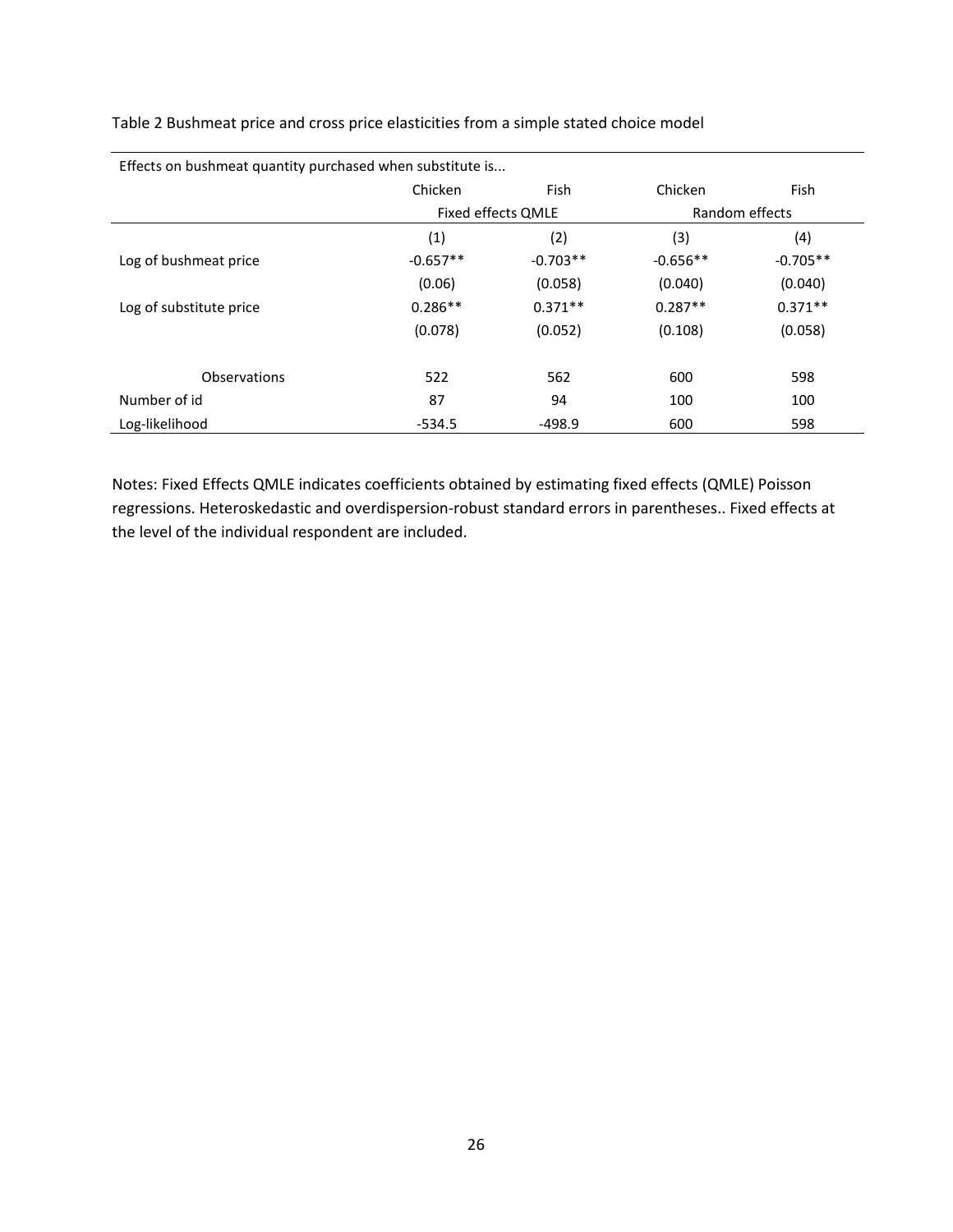Regressions of bushmeat quantity when substitute is... Chicken Fish  $(1)$   $(2)$   $(3)$   $(4)$ Log of bushmeat price  $-0.215 -0.138$   $-0.478$   $-0.551$ (0.378) (0.358) (0.336) (0.350) Log of substitute price  $0.125$  0.101  $0.974**$  0.734<sup>\*\*</sup> (0.274) (0.351) (0.256) (0.250) (# of HH in full-time job)\*(Log of bushmeat price) -0.163 -0.072 -0.008 -0.041 (0.133) (0.127) (0.070) (0.062) (# of HH in full-time job)\*(Log of substitute price)  $0.122$  0.122  $-0.034$  -0.059 (0.106) (0.109) (0.080) (0.080) (# of HH members w/ job )\*(Log of bushmeat price)  $-0.037 -0.035$  0.006 0.003 (0.035) (0.038) (0.059) (0.057) (# of HH members w/ job )\*(Log of substitute price)  $-0.038$   $-0.037$  0.048 0.047 (0.033) (0.037) (0.060) (0.058) (Rating of bushmeat)\*(Log of bushmeat price) -0.008 -0.005 -0.028 -0.039 (0.015) (0.015) (0.023) (0.023) (Rating of bushmeat)\*(Log of substitute price)  $-0.048* -0.047* -0.047* -0.054**$ (0.023) (0.023) (0.018) (0.018) (Rating of substitute)\*(Log of bushmeat price) -0.043 -0.031 -0.008 -0.014 (0.035) (0.030) (0.021) (0.020) (Rating of substitute)\*(Log of substitute price) 0.015 0.016 -0.032 -0.040\* (0.023) (0.023) (0.018) (0.017) (Others)\*(Log of bushmeat price) -0.333 -0.377 -0.051 0.005 (0.257) (0.257) (0.209) (0.215) (Ngoreme)\*(Log of bushmeat price) 0.303\* 0.303\* 0.224 0.207 (0.144) (0.151) (0.214) (0.212) (Nata)\*(Log of bushmeat price) 0.114 0.088 -0.250 -0.246 (0.194) (0.193) (0.151) (0.159) (Ikoma)\*(Log of bushmeat price) -0.060 -0.101 0.150 0.157 (0.178) (0.173) (0.185) (0.189)  $(Kurya)*(Log of bushmeat price)$  0.047 -0.078 -0.141 -0.272 (0.153) (0.180) (0.200) (0.206) (Others)\*(Log of substitute price) 0.317 0.321 0.198 0.305 (0.256) (0.262) (0.246) (0.243) (Ngoreme)\*(Log of substitute price)  $0.899**$   $0.907**$  0.719\*  $0.727*$ (0.266) (0.252) (0.336) (0.328) (Nata)\*(Log of substitute price) 0.120 0.126 -0.116 -0.035 (0.199) (0.193) (0.164) (0.172)

Table 3. Models of stated choice when household and individual-level characteristics are included.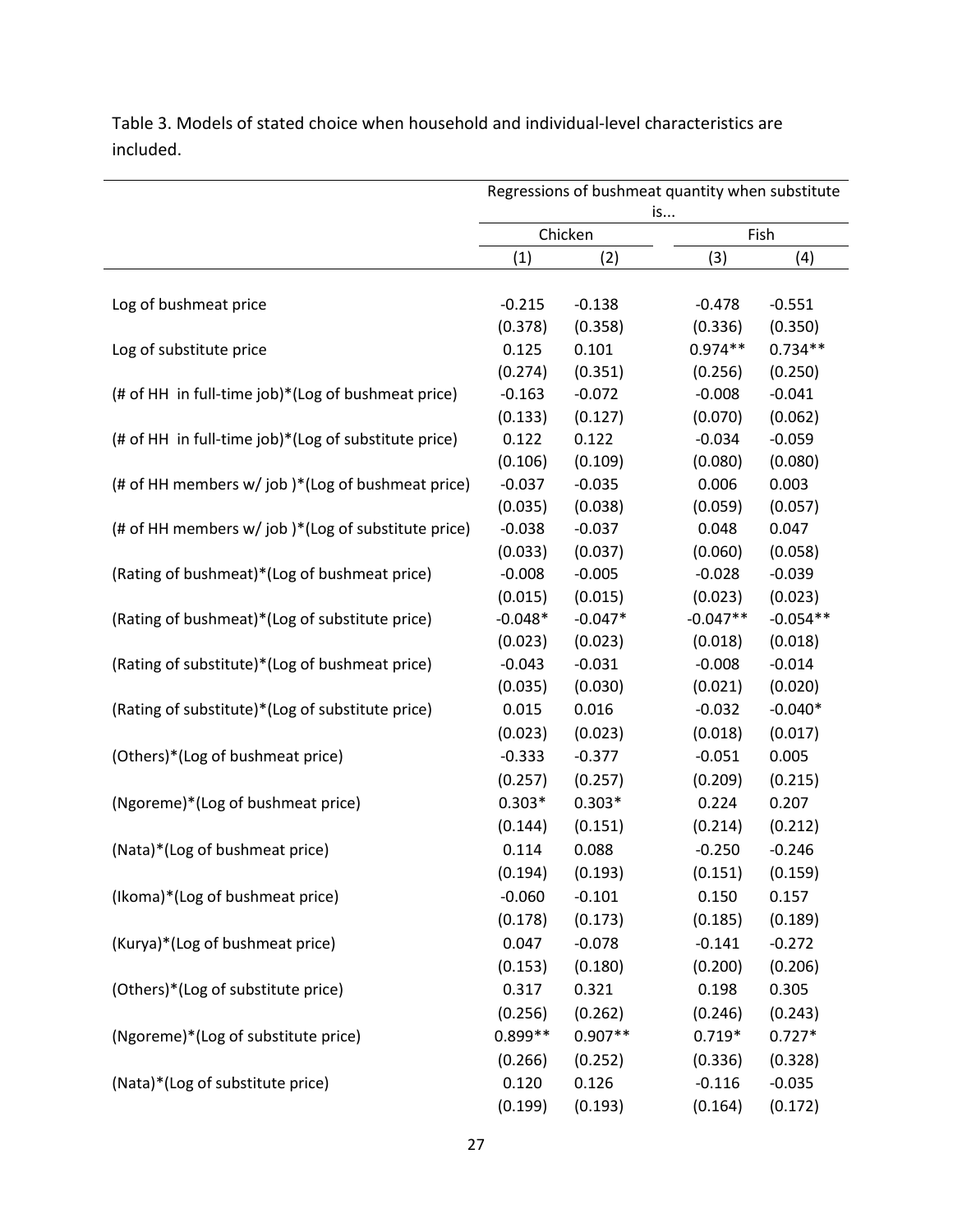| (Ikoma)*(Log of substitute price)           | 0.371      | 0.370      | $-0.098$   | $-0.047$   |
|---------------------------------------------|------------|------------|------------|------------|
|                                             | (0.276)    | (0.286)    | (0.163)    | (0.155)    |
| (Kurya)*(Log of substitute price)           | $0.615**$  | $0.617**$  | $-0.311$   | $-0.434*$  |
|                                             | (0.229)    | (0.224)    | (0.194)    | (0.188)    |
| (HH Wealth)*(Log of bushmeat price)         |            | 0.161      |            | 0.081      |
|                                             |            | (0.130)    |            | (0.124)    |
| (HH Wealth)*(Log of substitute price)       |            | 0.005      |            | $-0.101$   |
|                                             |            | (0.157)    |            | (0.085)    |
| (HH size)*(Log of bushmeat price)           |            | $-0.037*$  |            | 0.020      |
|                                             |            | (0.017)    |            | (0.015)    |
| (HH size)*(Log of substitute price)         |            | $-0.0001$  |            | $0.047**$  |
|                                             |            | (0.024)    |            | (0.014)    |
| Average marginal effect of bushmeat price   | $-0.660**$ | $-0.669**$ | $-0.699**$ | $-0.697**$ |
|                                             | (0.051)    | (0.048)    | (0.049)    | (0.048)    |
| Average marginal effect of substitute price | $0.329**$  | $0.326**$  | $0.489**$  | $0.537**$  |
|                                             | (0.073)    | (0.072)    | (0.062)    | (0.059)    |
| Observations                                | 522        | 522        | 557        | 557        |
| Number of id                                | 87         | 87         | 93         | 93         |
| Log-likelihood                              | $-516.2$   | $-511.3$   | -479.9     | $-476.3$   |